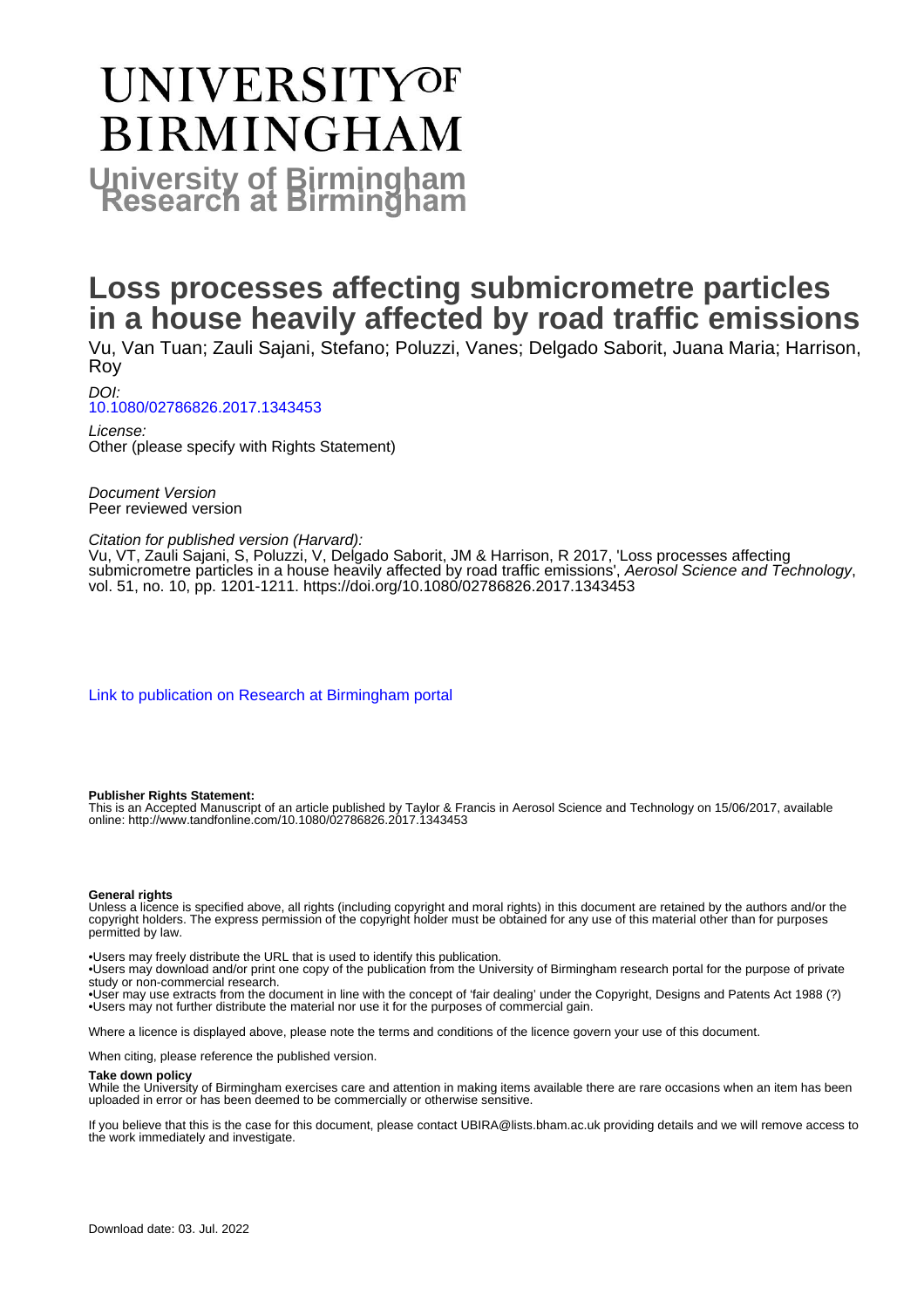# **Loss processes affecting submicrometre particles in a house heavily affected by road traffic emissions**

**Tuan V. Vu<sup>1</sup> , Stefano Zauli-Sajani<sup>2</sup> , Vanes Poluzzi3 , Juana Maria Delgado-Saborit<sup>1</sup> and Roy M. Harrison<sup>1\*†</sup>** 

### **1 Division of Environmental Health & Risk Management School of Geography, Earth & Environmental Sciences University of Birmingham Edgbaston, Birmingham B15 2TT United Kingdom**

 **2 Regional Centre for Environment and Health Arpae Emilia-Romagna, Via Begarelli, 13 41121 Modena, Italy**

**3 Regional Centre for Urban Areas, Arpae Emilia-Romagna, Largo Caduti del Lavoro 6, 40122 Bologna, Italy**

 $\overline{a}$ 

<span id="page-1-0"></span><sup>∗</sup> To whom correspondence should be addressed.

Tele: +44 121 414 3494; Fax: +44 121 414 3708; Email: r.m.harrison@bham.ac.uk

**<sup>†</sup>** Also at: Department of Environmental Sciences / Center of Excellence in Environmental Studies, King Abdulaziz University, PO Box 80203, Jeddah, 21589, Saudi Arabia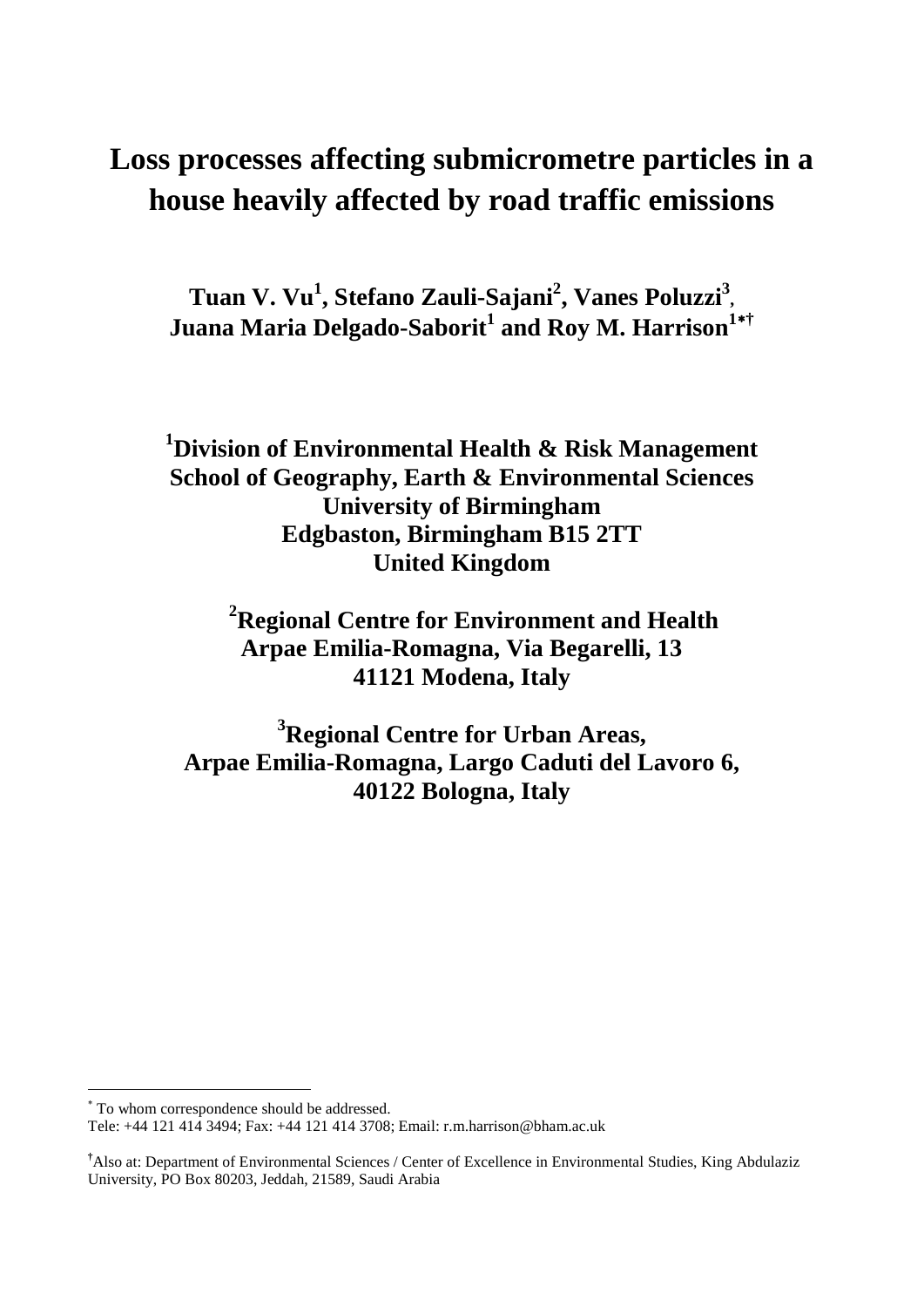#### **ABSTRACT**

The fraction of outdoor aerosol that penetrates into indoor environments plays an important role in determining the contribution of outdoor particles to the total lung dose of particles in human exposure. The objective of this study was to investigate the physical processes affecting migration of outdoor traffic particles into indoor environments. Particle number size distributions were measured by a Fast Mobility Particle Sizer system in both indoor and outdoor environments of a house located in close proximity to a busy street in Bologna (Italy) in the period February-April 2012. Indoor to outdoor (I/O) ratios for submicron particle number concentrations showed strong dependence on particle size and meteorological conditions. The loss rates of particles due to deposition, coagulation and evaporation were determined using dynamic mass balance and coagulation models. Higher loss rates were found for small particles (nucleation and Aitken mode) indoors than for larger particles (accumulation mode). The coagulation and evaporation processes made a significant contribution to the loss of traffic nanoparticles indoors, especially during the day time. Application of Positive Matrix Factorization to the indoor and outdoor particle size distributions showed a substantial loss of traffic-generated nucleation mode particles in the indoor environment, with evaporation playing a major role.

**Key words:** Particulate matter; Nanoparticles; Ultrafine; Indoor/outdoor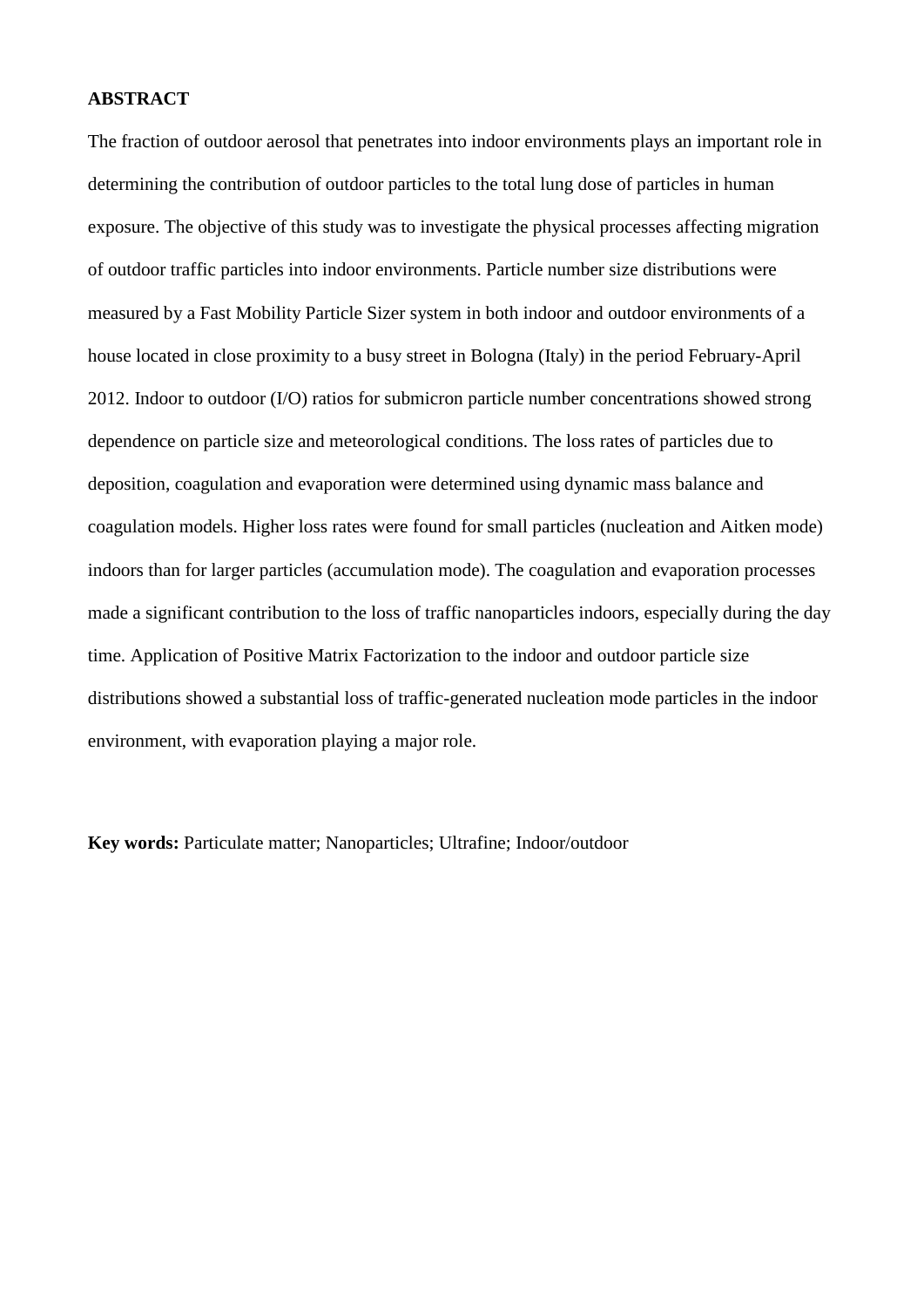#### **1 INTRODUCTION**

Traffic-generated particles have been well-known as typically the most abundant particles in cities (Vu et al., 2015). Vu et al. (2016) found that they represent approximately 56.5% of total particles by number at an urban background location in London, UK. Due to their high deposition efficiency, these particles easily penetrate into the deeper regions of the human lung; and as a consequence, they account for up to 71% of deposited ambient particle number in the alveolar region. In addition, growing evidence of their adverse effects on human health has been provided from both toxicological and epidemiological studies (Von Klot et al., 2011; de Kok et al., 2006; Salam et al., 2008). Recent studies have reported that traffic particles are linked to heart attack, strokes, mild cognitive impairment and wheezing illness, including asthma and lung function decline, especially in children and elderly people (Gent et al., 2009; Lepeule et al., 2014; Ranft et al., 2009; Suh et al., 2010). Therefore, traffic-generated particulate matter has been receiving much public attention.

People are exposed to traffic-generated particles through two routes: directly in the outdoor environment, or from indoor particles of outdoor traffic origin (such as in the home or office). As people spend the majority of their time (approximately 90%) indoors (Harrison et al., 2009), indoor particles of outdoor origin may contribute a significant fraction to the total lung dose of particles in human exposure. Moreover, some epidemiological studies show the importance of the investigation of indoor particulate matter (PM) of outdoor origin because of its influence on the relationship between exposure to PM and short-term mortality (Chen et al., 2012; Chen et al., 2013). For the above reasons, determination of the loss mechanisms of outdoor traffic aerosols which penetrate from outdoors into indoor environments and influence indoor exposure to traffic particles is highly relevant to the protection of public health.

When outdoor particles penetrate into indoor environments, they are controlled by three main factors: the penetration factor, the deposition rate and the air exchange rate (Hussein et al., 2006).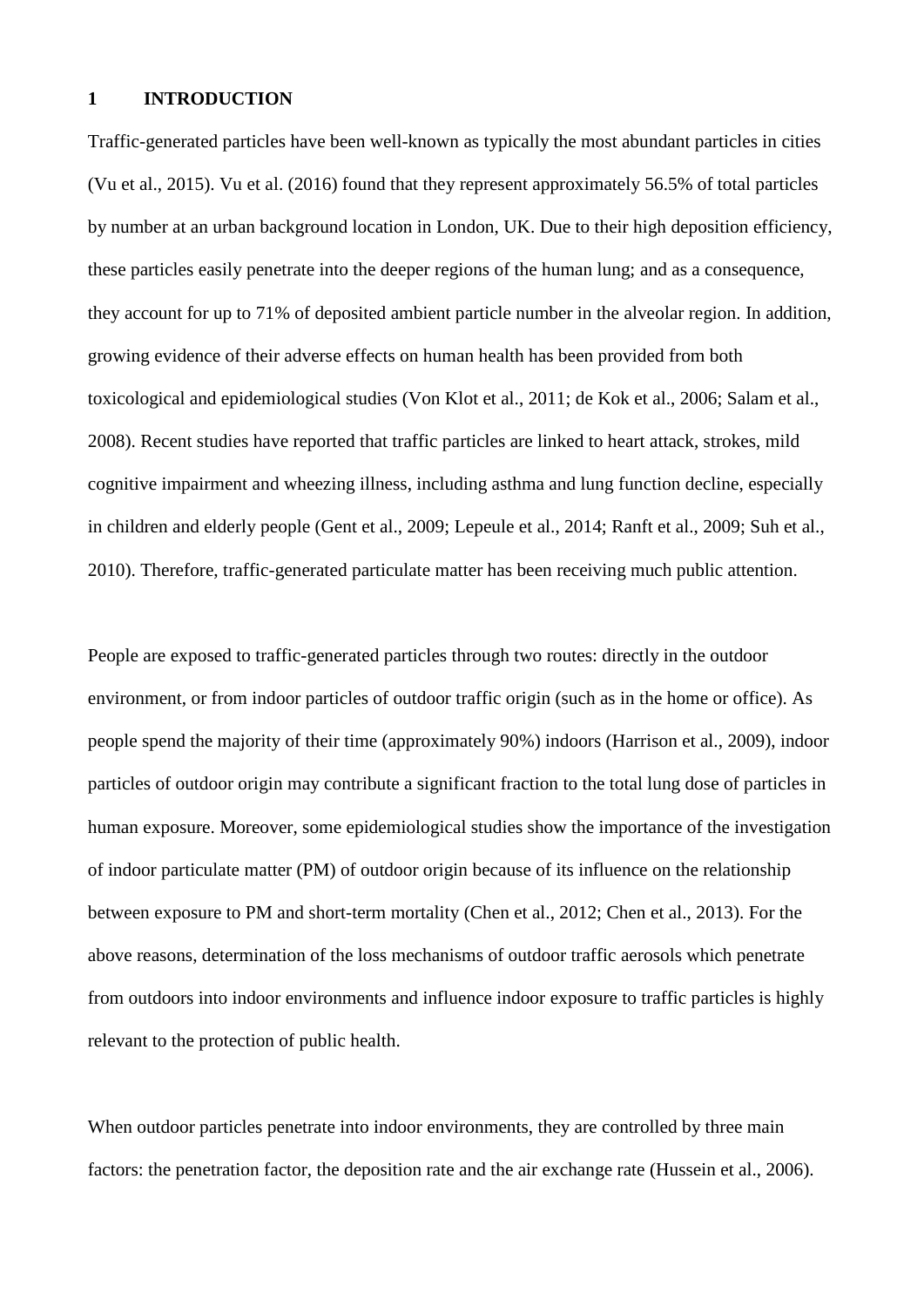The penetration and deposition processes of particles not only greatly depend upon the building characteristics, such as building envelope and surface area, but also on the characteristics of the particles, especially particle size (Hussein et al., 2006; Chen et al., 2011). Furthermore, other processes such as evaporation and coagulation could have significant effects on the particle number losses in a house in an area with busy traffic because of the high number concentration and volatile components (Zhu et al., 2005). Based on a dynamic mass balance model, numerous studies on indoor/outdoor modelling of particles have been conducted during the last decade, but there are limited modelling studies of indoor particle ingress from outdoors at heavily trafficked sites. Zhu et al. (2005) conducted experiments in four two-bedroom apartments near the 405 Freeway in Los Angeles, CA, USA to investigate the penetration of freeway traffic ultrafine particles into indoor environments. The indoor/outdoor (I/O) ratios of particles, penetration and deposition rates in those studies were discussed, but other important processes affecting the loss of traffic particles such as coagulation or evaporation were not completely quantified.

To understanding better the behavior of traffic particles when they enter into indoor environments, we conducted measurements of both indoor and outdoor particle number size distributions in a house close to high traffic flows. The objective of this study was to investigate the indoor/outdoor (I/O) ratios of particle number and factors which determine these ratios. In addition, this study quantified the physical loss processes affecting the behaviour of traffic particles in the indoor environment. Furthermore, we applied the Positive Matrix Factorization (PMF) model to estimate the loss of indoor particles of different outdoor origins.

#### **2. METHODS**

#### **2.1 Experimental Design**

The design is described by Zauli Sajani et al. (2015). Particle number size distributions (PNSD) were measured by a Fast Mobility Particle Sizer (FMPS) system (TSI, model 3091, 5.6-560 nm) in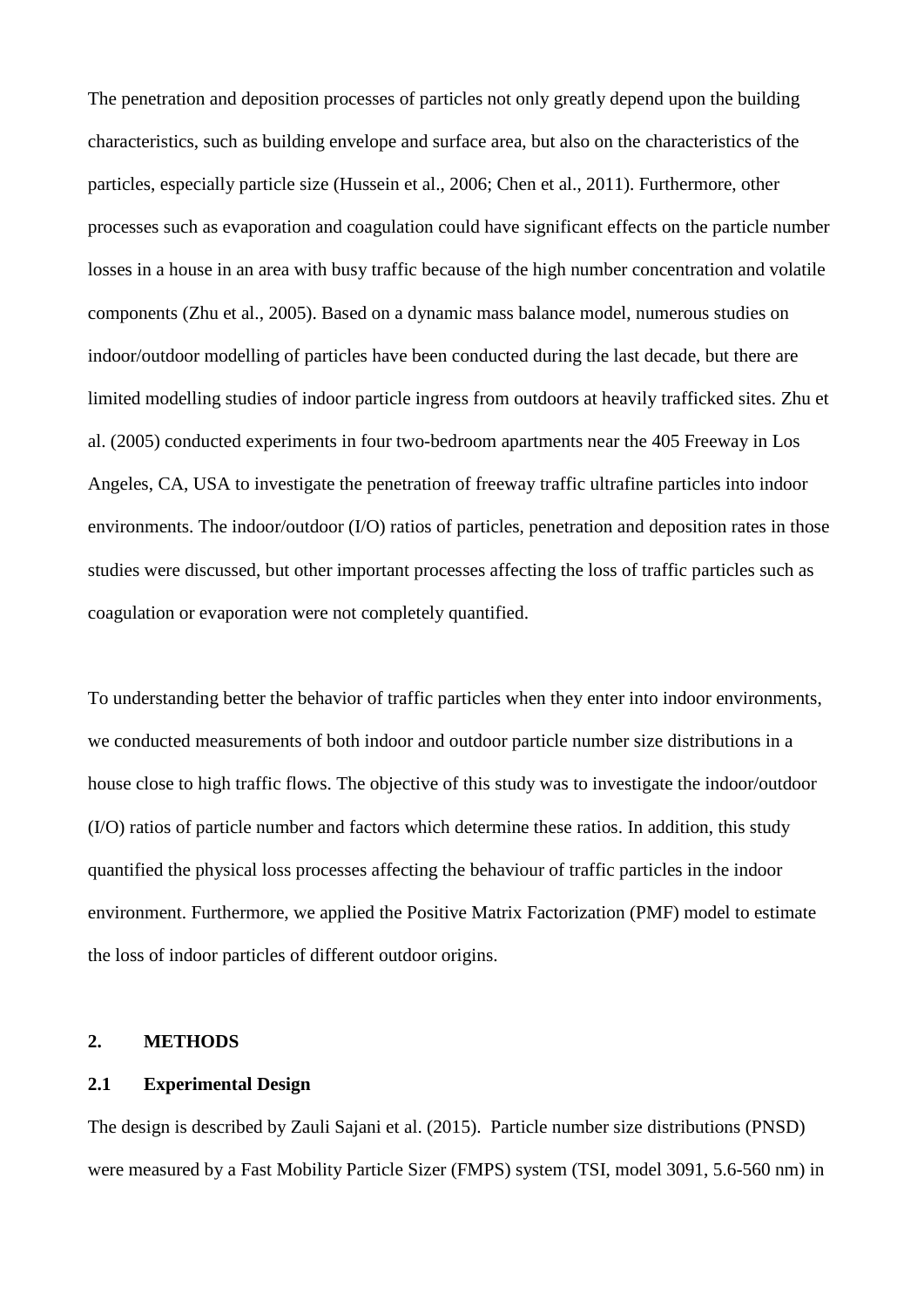both the indoor and outdoor environments of a house in a busy traffic area of Bologna (Italy) in two sampling campaigns. The first sampling campaign was conducted from  $22<sup>nd</sup>$  February to  $7<sup>th</sup>$  March and the second from  $16^{th}$  to  $30^{th}$  April. The indoor sampling room was on the ground floor in an unoccupied two storey building which is close to a high traffic density street (31,000 vehicles/day) and near a two-way street canyon (Zauli Sajani et al., 2015). The sampling room was constructed with a marble floor (surface area of  $16.9 \text{ m}^2$ ), acrylic painted walls (total vertical surface area of 64.4  $m<sup>2</sup>$ ) and ceiling (ceiling height of 3.7 m). The FMPS spectrometer measured the size-resolved number concentration of particles every second. This FMPS was connected to a switching valve (Mod 11sc 200, Pneumoidraulica Engineering S.rl., Italy) to measure both indoor and outdoor size distribution every 10 minutes.

Air exchange rate was controlled by a mechanical system which consisted of an external fan connected to an air pipe (length  $= 1.2$  m) to force the outdoor air into the centre of the room (at a height of 2 m). In this way, the outdoor air forced into the room by the mechanical system caused a positive pressure indoors. Air could exit the room though a grid. The air inflow was measured using a TESTO 417 anemometer. In order to evaluate the loss of particles within the air injection system, an additional three-day experiment was performed to measure nearly contemporaneous particle size distributions at the inlet of the fan and the outlet of the pipe using an FMPS system. The detail of this experiment is given in the Supplementary Information. The test showed there was a very minor loss of particles in the air inflow system. Tapes on the door cracks were used to prevent air leaks. The fan was set at a suitable speed to obtain a stable  $a_{\text{ER}}$  of 0.5 h<sup>-1</sup>. The air exchange rate was also measured via  $CO<sub>2</sub>$  decay data and from this system a similar value of  $a<sub>FR</sub>$  to that derived from the anemometer measurements was obtained.

The penetration factor (P) is defined as the fraction of particles in the infiltration air that enters indoors through the building envelope (Chen et al., 2011). In this study, the penetration of particles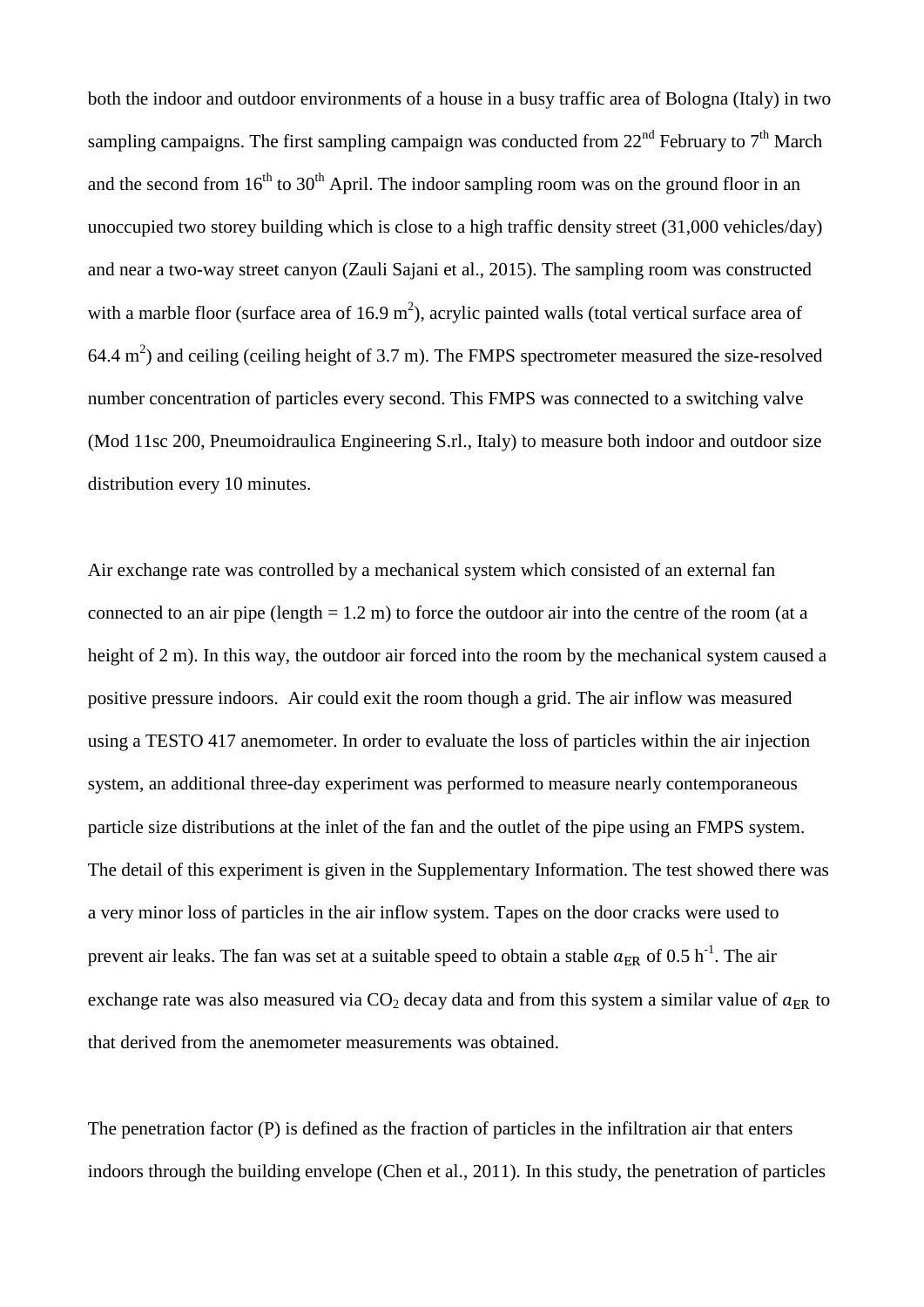into the room was driven through the air pipe by a mechanical air exchange system. There was only a minor loss of particles in the air inlet system and the air leaks through cracks were minimized using tape. Therefore, the penetration factor with this novel experimental design in our study during was close to 1 (Figure S1, online Supplemental Information).

#### **2.2 Data Preparation**

The FMPS system can measure particle size ranging from 5.6 to 560 nm; however, we did not include the size bins below 13 nm in our calculation because a high uncertainty in measurements of particles in these size bins was reported from previous studies (Jeong et al., 2009; Kaminski et al., 2013). There were many cases of zero data in several of the largest particle size bins for unknown reasons in the second sampling campaign; thus we also did not include the size bins over 300 nm for this campaign. The switching valve allowed the FMPS to measure outdoor and indoor size distributions every 10 minutes; we therefore averaged the data from each 10 minute period, apart from the 2 minute samples at the beginning of each period, to avoid any mixing of outdoor and indoor air streams. The data were analysed using R programing. We used the "Open-air" package developed by Carslaw and Ropkins (2012) for polar plots and time average. Contour plots were performed using the Sigma Plot software, version 13.0. An indoor mass balance model and coagulation model were written in R by the author (Tuan V. Vu).

#### **2.3 Indoor Mass Balance Model**

The influence of outdoor particles on the change of the concentration of indoor particles with a certain diameter has commonly been described using a mass balance model in previous studies in the following equation (Chen et al., 2011; Hussein et al., 2005).

$$
\frac{\partial C_{\text{in}}}{\partial t} = a_{\text{ER}} * P * C_{\text{out}} - a_{\text{ER}} * C_{\text{in}} - k_d * C_{\text{in}} + \frac{S}{V} + J_{\text{other}} \tag{1}
$$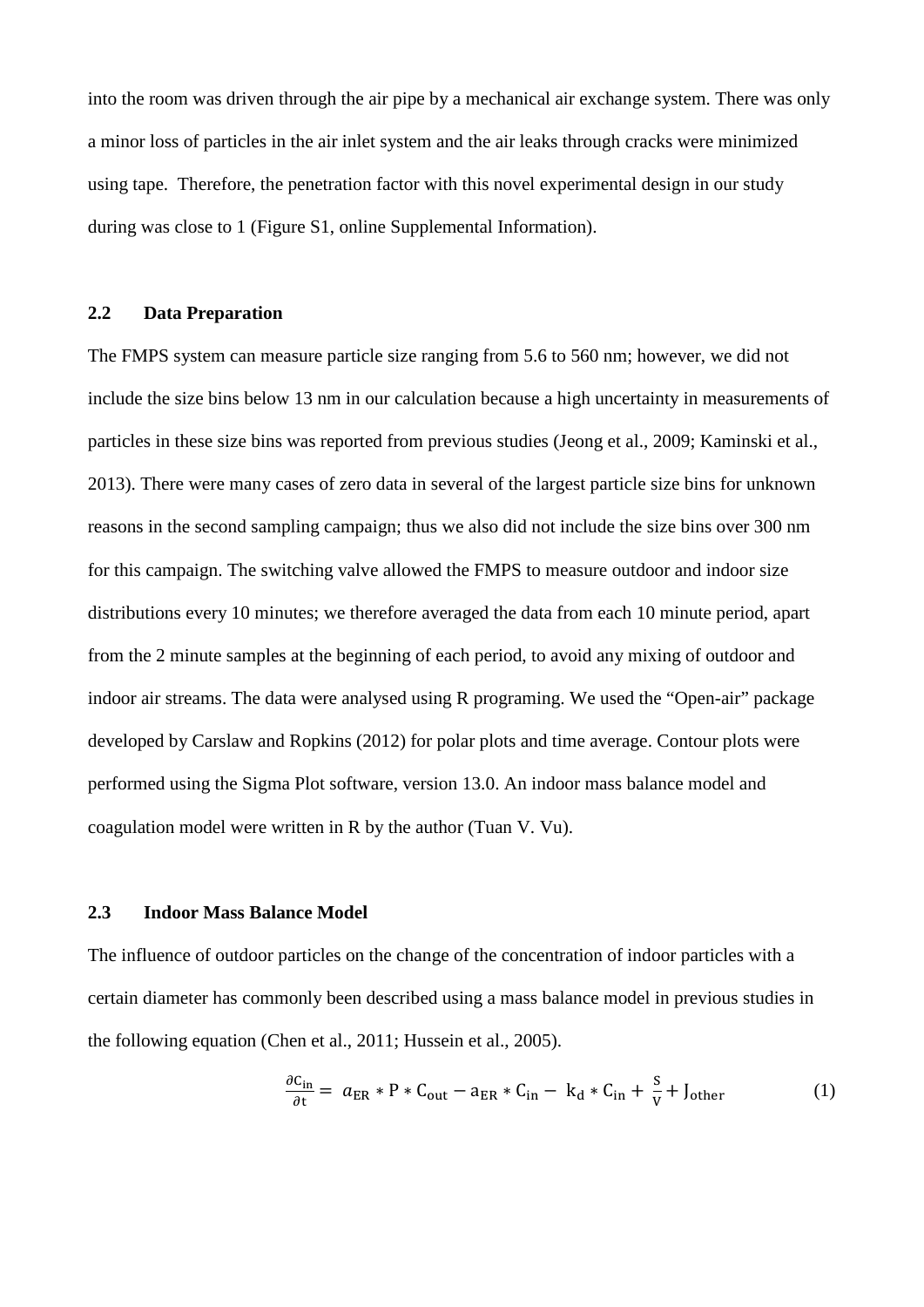where,  $C_{in}$  is the indoor particle concentration (particles/cm<sup>3</sup>) in each FMPS size bin;  $C_{out}$  is the outdoor particle concentration (particles/cm<sup>3</sup>) in each FMPS size bin; P is the penetration factor;  $a_{ER}$  is the air exchange rate (h<sup>-1</sup>);  $k_d$  is the deposition rate (h<sup>-1</sup>) of particles with a certain diameter; S is the emission rate of particles (particles/h); V is volume of the room  $(cm^3)$ , and t is the time (h); Jother: particle production or loss rate due to other indoor processes such as coagulation, nucleation, condensation or evaporation (particles/cm<sup>3</sup>/h).

The flat was unoccupied and unfurnished during sampling campaigns; hence there was no indoor source (S=0). We also assumed there was no particle formation indoors by chemical reactions, thus the other indoor processes term  $(J<sub>other</sub>)$  in equation (1) is mainly controlled by coagulation and evaporation. We defined the terms  $k_c$  and  $k_e$  as the loss rates of indoor particles with a certain diameter due to coagulation and evaporation processes  $(h^{-1})$ . The  $k_c$  and  $k_e$  take negative values if these processes produce particles. The mass balance model in equation (1) was transformed to the following equation:

$$
\frac{\partial C_{\text{in}}}{\partial t} = a_{\text{ER}} * P * C_{\text{out}} - a_{\text{ER}} * C_{\text{in}} - k_d * C_{\text{in}} - k_c * C_{\text{in}} - k_e * C_{\text{in}} \tag{2}
$$

The total loss rate of particles with a certain diameter  $(k_{loss})$  is defined by the sum of the loss rate due to deposition, coagulation and evaporation processes:  $k_{loss} = k_d + k_c + k_e$ . Thus equation (2) is converted to equation (3):

$$
\frac{\partial C_{\text{in}}}{\partial t} = a_{\text{ER}} * P * C_{\text{out}} - a_{\text{ER}} * C_{\text{in}} - k_{\text{loss}} * C_{\text{in}}
$$
(3)

To solve equation (3), the indoor concentration is modelled using a numerical backward difference for each time step of the specified period  $(\Delta t)$  (Chen et al., 2011):

$$
C_{in (t+\Delta t)} = \frac{a_{ER} * P * C_{out (t+\Delta t)}}{a_{ER} + k_{loss}} \left(1 - e^{-(a_{ER} + k_{loss}) * \Delta t}\right) + C_{in (t)} e^{-(a_{ER} + k_{loss}) * \Delta t}
$$
(4)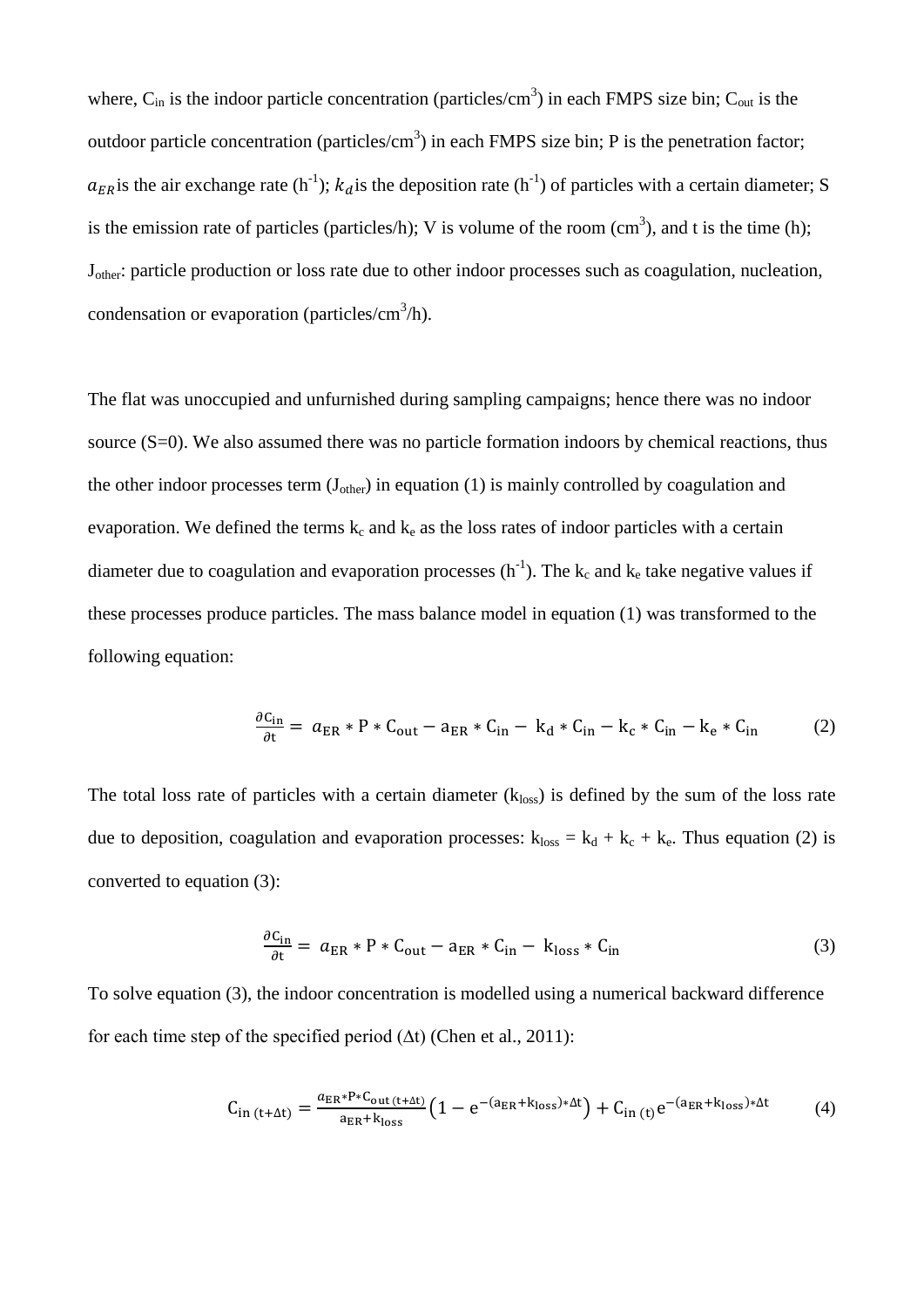In this study, the outdoor and indoor switching valve time was 10 minutes, thus the time step between two outdoor measurements ( $\Delta t$ ) is 20 minutes (1/3 hour). The penetration factor is approximately one based on our novel experimental design and the air exchange rate  $(a_{ER})$  was controlled at 0.5 h<sup>-1</sup>. Consequently, if the loss rate ( $k_{loss}$ ) of particles in a certain size bin and its outdoor number concentration are know, the indoor number concentration can be estimated from the observed outdoor concentration.

Conversely, to determine the total loss rate  $(k_{loss})$  of particles at a certain diameter, the  $k_{loss}$  values  $(k_{loss} > 0)$  were varied until the modelled  $C_{in}$  in equation (4) best fitted with observed  $C_{in}$ . To evaluate goodness-of-fit in the comparison of the model to the observed data set, we used two criteria: the root mean square error (RMSE) and the Pearson correlation coefficient (r) between indoor data sets estimated by the mass balance model and observed by measurement.

#### *Coagulation Model*

To estimate the loss rate of indoor particles due to coagulation, the following equation (Müller, 1928; Seinfeld and Pandis, 2012) was utilised:

$$
\frac{\partial N_V}{\partial t} = \frac{1}{2} \int_0^V \beta_{V - \tilde{V}, \tilde{V}} N_{V - \tilde{V}} N_{\tilde{V}} d\tilde{V} - N_V \int_0^\infty \beta_{V, \tilde{V}} N_{\tilde{V}} d\tilde{V}
$$
\n(4)

where,  $v-\tilde{v}$  and  $\tilde{v}$  are the volumes of two coagulating particles, v is the volume of the new particle due to coagulation, and N is the time-dependent number concentration (particles  $cm^{-3}$ ) of particles with a volume of v, v- $\tilde{v}$  or  $\tilde{v}$ .  $\beta_{v-\tilde{v},\tilde{v}}$  is the coagulation rate coefficient (coagulation kernel) of the two colliding particles  $(cm^3$ particle<sup>-1</sup>s<sup>-1</sup>). All the collision kernel calculations were calculated in the R program, based on the equations given in previous work (Jacobson, 1994; Alam, 1987; Sceats, 1989; Jacobson and Seinfeld, 2004). The coagulation rates of two particles were calculated and are shown in Figure S2 (online Supplemental Information). The details of the model are given in the Supplementary Information.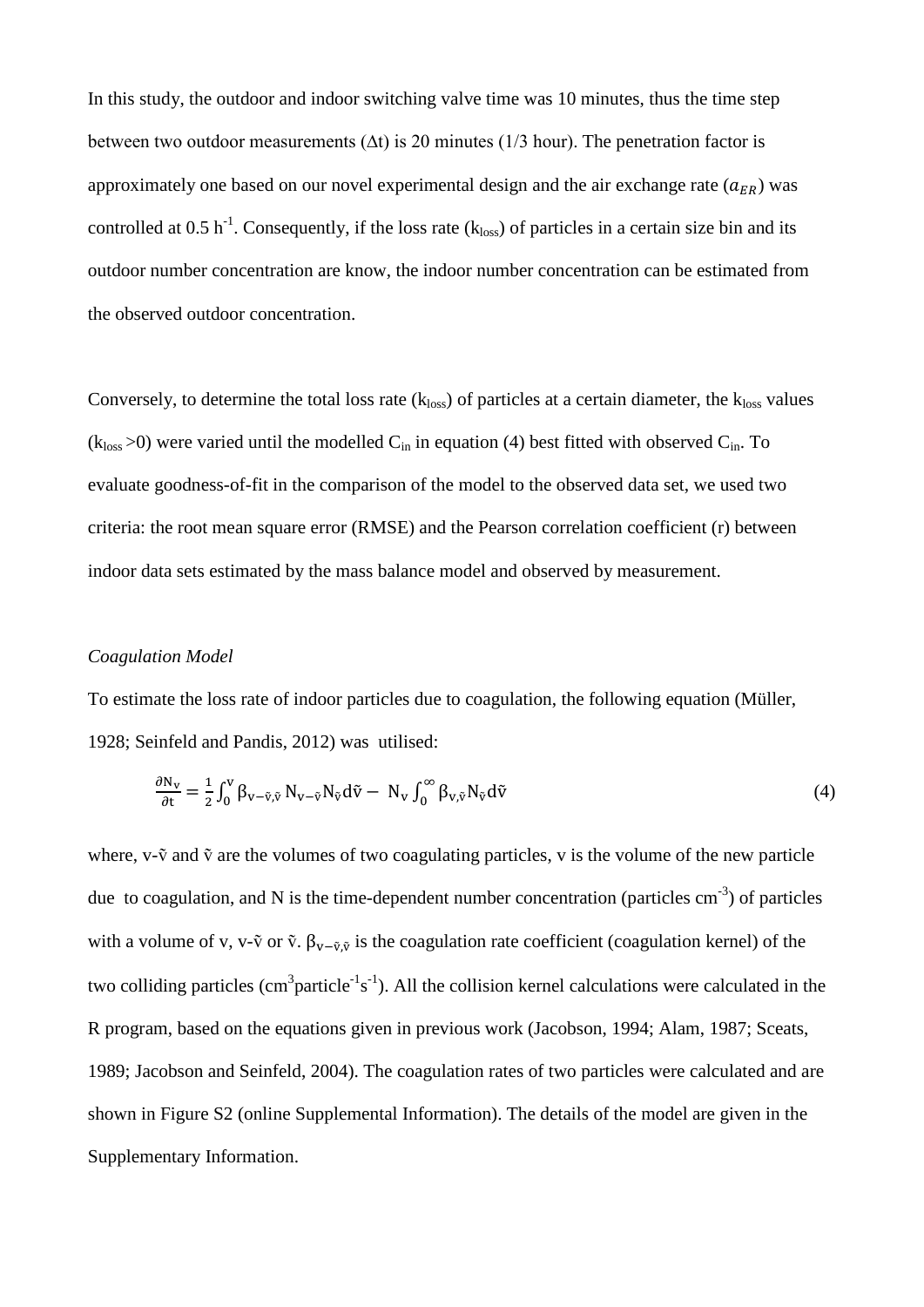#### **2.4 Positive Matrix Factorization (PMF) Model**

The PMF technique has been widely applied to particle number size distributions (PNSD) in order to identify the sources of particles (Vu et al., 2016). In this study PMF was applied to investigate the change of particle number size distributions when they enter into a house from outdoors, by application to both the indoor and outdoor particle size distributions together. A profile of 336 hourly indoor and outdoor PNSDs collected during the first sampling campaign were input into the US EPA PMF model version 5. The dataset collected during the second sampling campaign was not used in this model because of its very high uncertainties in the several last size bins. Details of the application of the PMF method to PNSD datasets are reported in previous studies (Vu et al., 2015; Vu et al., 2016).

#### **3 RESULTS AND DISCUSSION**

#### **3.1 Indoor/Outdoor (I/O) Ratios**

#### *Diurnal patterns of I/O ratios*

Figure 1 shows the I/O ratios of submicron particles for two sampling campaigns (00:00-06:00; 06:00-12:00; 12:00-18:00; 18:00-24:00). In general, a small particle has a lower I/O ratio than a large one due to its higher loss rate by deposition and coagulation. The I/O ratios for ultrafine particles (<100 nm) ranged between 0.2-0.8, while those of accumulation mode particles (>100 nm) ranged from 0.4 to 0.8. These levels and trends of I/O ratio values are in agreement with previous studies for houses or apartments in the absence of indoor sources (Hussein et al., 2005; Hussein et al., 2006; Long et al., 2001; Chao et al., 2003). For example, Hussein et al. (2006) found I/O ratio values during a period without indoor sources in a house (naturally ventilated) in Prague, Czech Republic varied in the range between 0.4-0.8 for ultrafine particles and 0.7-0.8 for accumulation mode particles.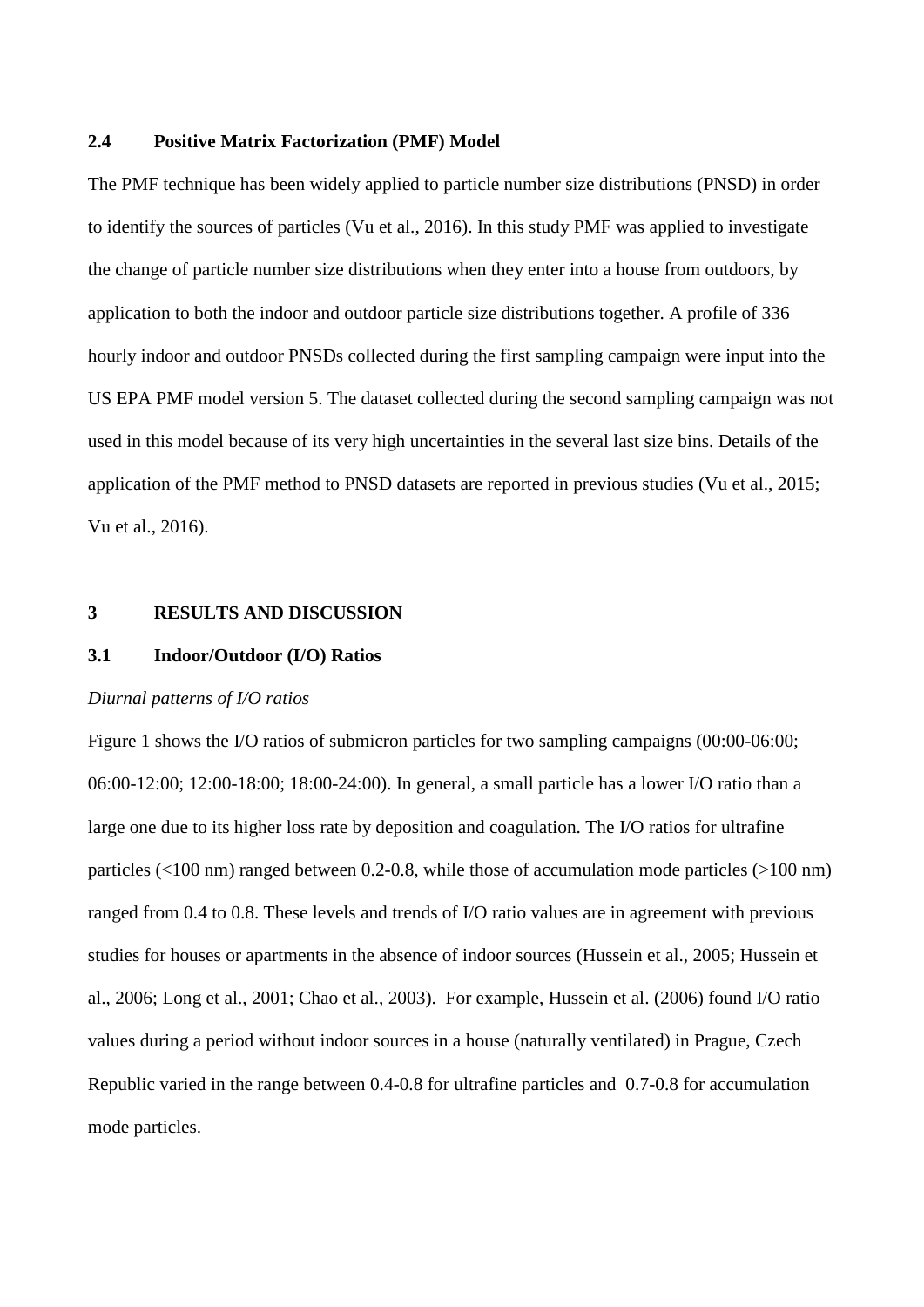#### Figure 1

The I/O ratios at different times of day presented similar trends in the two campaigns, and were found to be lower in daytime, particularly during traffic rush hours (6:30-9:30 am), than at nighttime (00:00-06:00). In addition, the I/O ratios were found to be higher at the weekend (Figure S3 (online Supplemental Information). A higher loss rate of ultrafine particles during the daytime may be explained by the influence of coagulation and evaporation. The concentration of ultrafine particles in both outdoor and indoor environments during daytime was much higher than during nighttime. Because of the increased number concentration during daytime, the loss rate of indoor particles in this time period due to coagulation processes would be faster, leading to lower I/O ratios.

Particle volatility may also explain the loss of ultrafine particles during daytime. Kittelson (1998) and Shi and Harrison(1999) found that particles below 50 nm from traffic emissions consisted of a significant fraction of volatile components. When these particles enter a house, they can lose their volatile components by deposition and shrink in size, as they do in the atmosphere (Harrison et al., 2016). Zhu et al. (2005) investigated the penetration of ultrafine particles into an unoccupied house near a freeway in Los Angeles, US. Their study found that the I/O ratio decreases when ultrafine particle size decreases to around 10-20 nm, but then increases again for particles below 10 nm.

#### *Effects of meteorological parameters on the I/O ratios*

Figure S4 (online Supplemental Information) shows the dependence of I/O ratios on wind speed and direction. I/O ratios, particularly for accumulation mode particles (Dp>100 nm) increased when the wind speed increased. The effect of wind speed is to dilute the local traffic emissions which would then lead to higher I/O ratios. There was no clear influence of wind direction on the I/O ratios of small particles, but it had a significant effect on the I/O ratios of particles larger than 100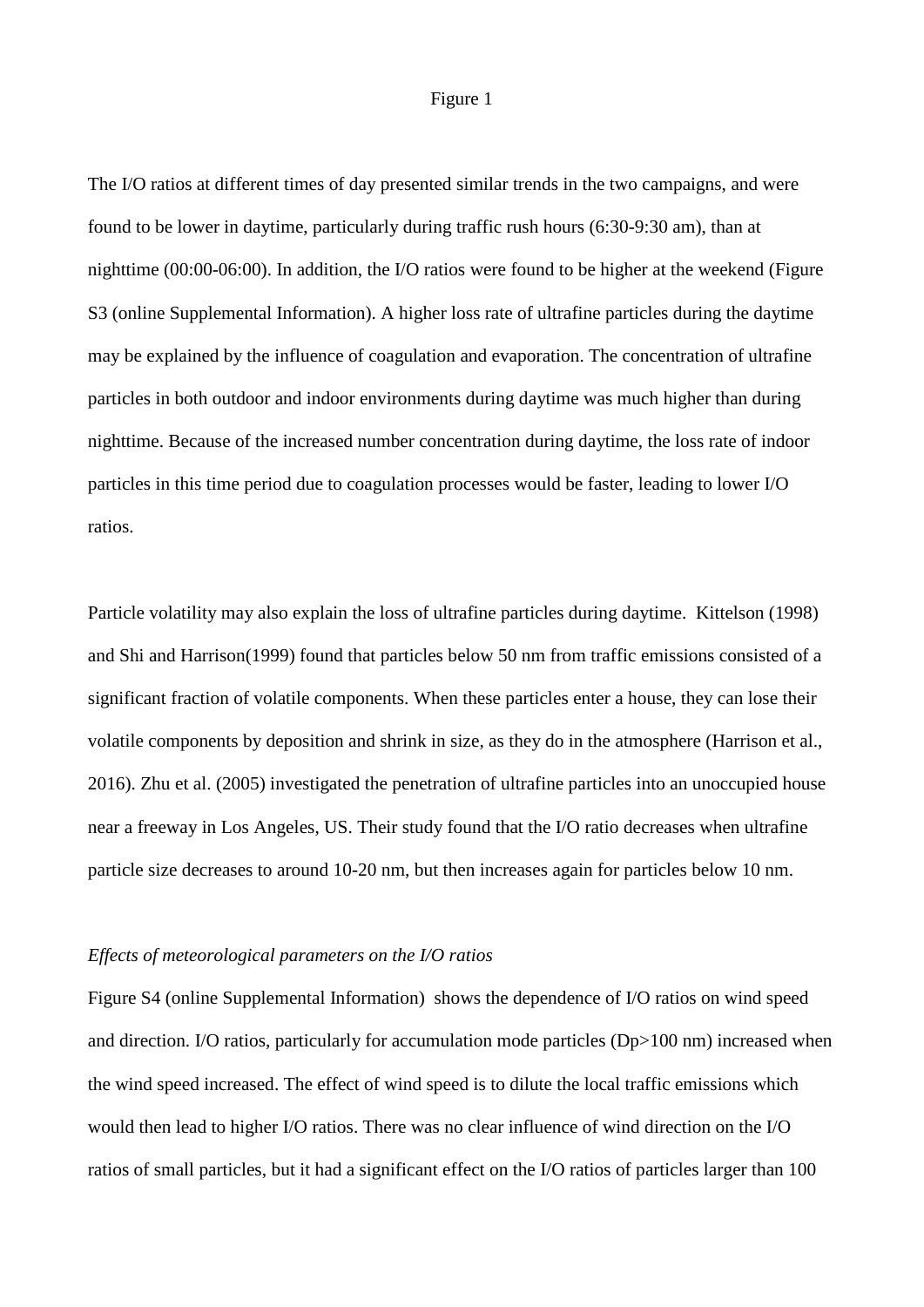nm. Higher I/O ratios were identified from the SW wind direction. The reasons for this are unclear, but may relate to a different particle composition relating to this wind sector.

#### **3.2 Total loss Rates of Indoor Particles**

A mass balance model based on equation (4) was applied to the PNSD datasets at different times  $(06:00-12:00; 12:00-18:00; 18:00-24:00)$  to estimate the loss rate  $(k_{loss})$  of particles. The  $k_{loss}$  values varied with intervals of 0.01 between 0 and 10. The  $k_d$  values were selected when the best fit (a minimum value of RMSE) between indoor concentrations modelled from equation (4) and those measured by real observation was found. The performance of the mass balance model in predicting the total loss rate was tested by the Pearson correlation coefficient (*r*) value (Figure S5, online Supplemental Information). The results show that the mass balance model could perform very well in the prediction of nucleation mode particles during the day time. For example, the correlation coefficient (*r*) between the modelled and measured concentration of particles of 14.3 nm for the dataset from 6:00-12:00 was higher than 0.82 for the first sampling campaign and 0.86 for the second sampling campaign.

Figure 2 shows the total loss rate  $(k_{loss})$  of particles in different time periods. A higher loss rate was found in the period 06:00-12:00 than at nighttime, suggesting that coagulation and/or evaporation play very important roles in the loss of particles during the daytime in a house heavily affected by road traffic emissions. As shown in Figure S6 (online Supplemental Information), the particle number concentration for both outdoor and indoor environments during the daytime was much higher than that during the nighttime, resulting in a higher particle loss due to the coagulation process.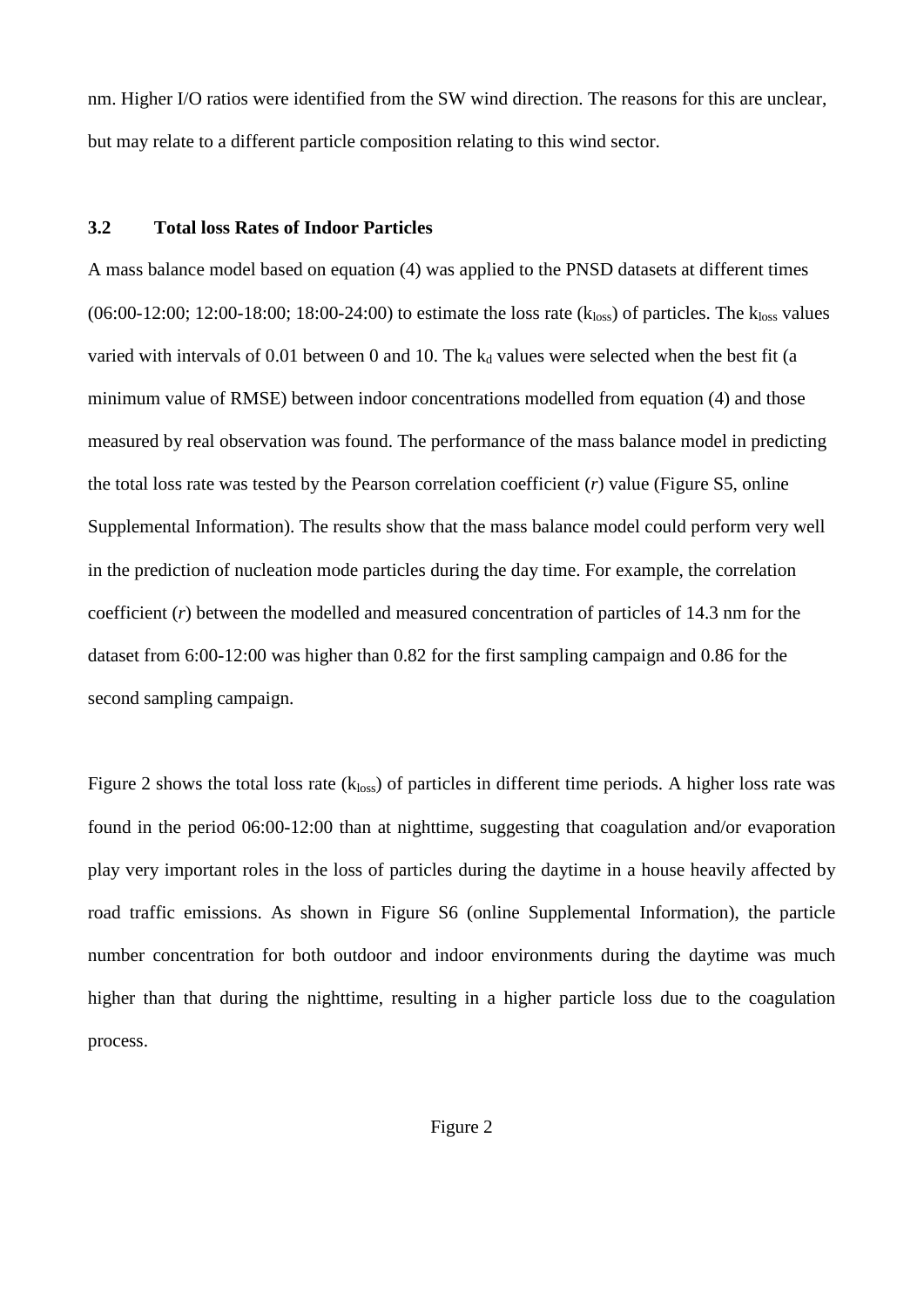This result is in agreement with the higher I/O ratio at nighttime that was discussed in section 3.1. The loss rate for a particle strongly depends upon its size. The total loss rate of a particle increases exponentially when its size decreases from 100 nm to 22.5 nm. This is due to the greater increase in coagulation and evaporation effects on small particles (the Aitken mode particles) than large particles (accumulation mode particles).

The total loss rate of particles increased slightly or was unchanged when their sizes decreased to lower than 22.5 nm. Evaporation is probably a major reason for this. Previous studies have reported an important role of nanoparticle evaporation in the evolution of particle size distribution at sites downwind of a road (Jacobson et al., 2005; Zhang et al., 2004; Dall'Osto et al., 2011). Kuhn et al. (2005) found that traffic particles in the size range 20-40 nm consist of many semi-volatile components. They may become particles of 20 nm or less due to the evaporation of volatile components (Harrison et al., 2016). Therefore, the loss of particles of 20 nm or less did not increase due to the production of these particles by the evaporation of larger ones.

### **3.3 Estimation of the Contribution of Deposition, Coagulation and Evaporation Processes to the Total Loss Rate of Indoor Particles**

To estimate the contribution of each process, the following assumptions were made:

- The contribution of evaporation at nighttime (00:00-06:00) is very small, and  $k_e = 0$ . As seen in Figure S6 (online Supplemental Information), the concentration of particles at nighttime is much lower than that in daytime due to reduced traffic emissions. Therefore, we assumed that the evaporation of the traffic generated particles at nighttime has a negligible effect on the particle population in order to calculate the deposition rate at nighttime.
- The processes are considered to act independently. Although coagulation can be enhanced by evaporation and deposition (Jacobson et al., 2005; Rim et al., 2012), it is a function only of the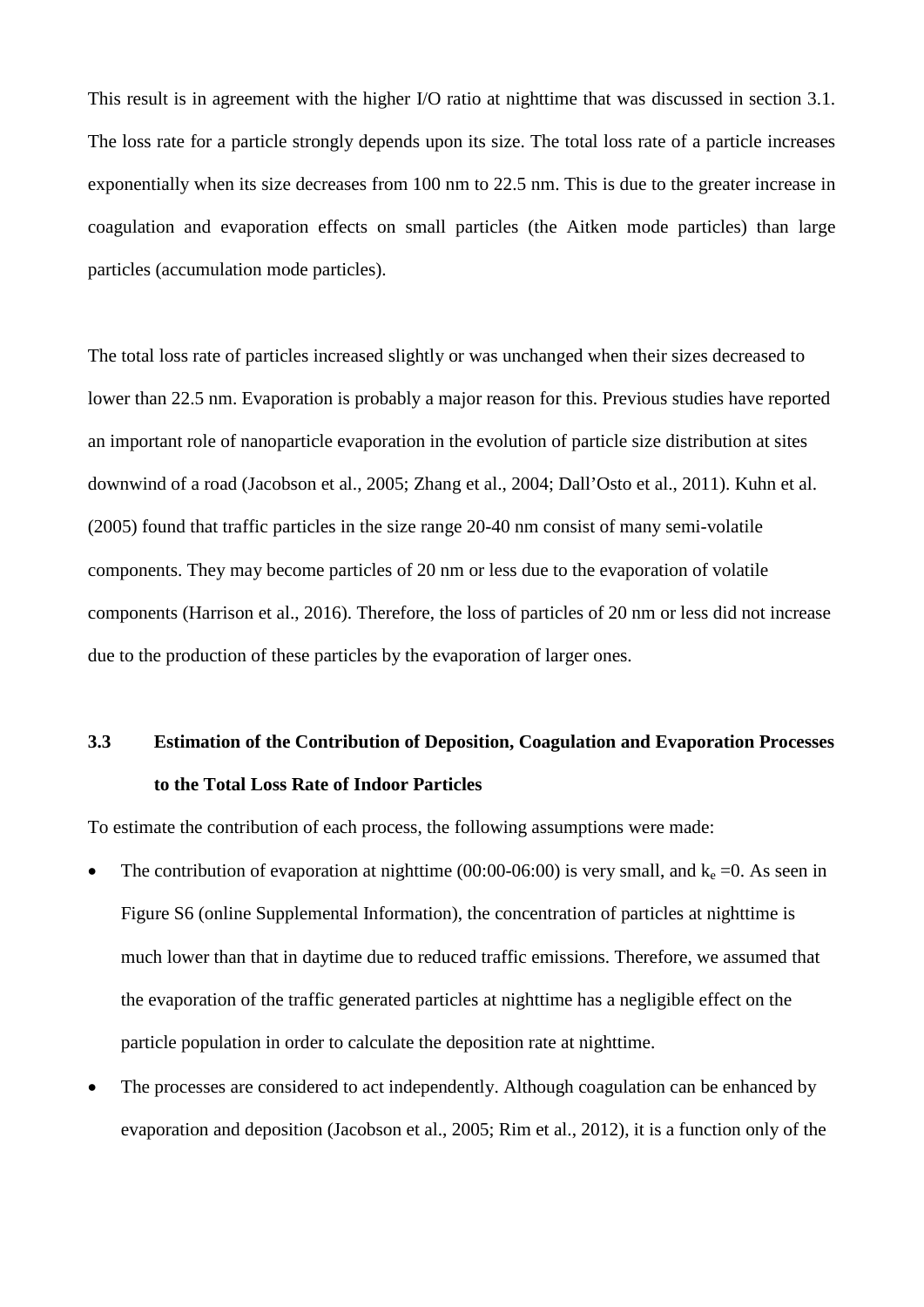number density, coagulation kernel and size distribution. To a first approximation it is reasonable to treat the processes as independent.

• The deposition  $(h^{-1})$  rate of indoor particles is constant during different sampling time periods. The particle diffusivity is the main determinant of deposition efficiency in the sub-micrometre size range. This is a function of particle size and hence time-dependent for a given size range.

The coagulation rate of indoor particles in different time periods was calculated by applying the coagulation model to the indoor particle size distributions and the total loss rate was estimated by the mass balance model as shown in section 2.2. Therefore, the deposition rate can be estimated by using the nighttime data sets (00:00-06:00): At nighttime,  $k_d = k_{loss} - k_c$  due to  $k_e = 0$ . For other specific time periods:  $k_e = k_{loss}$  ( $k_d + k_c$ ).

#### *Loss Rates of Indoor Particles due to coagulation*

A coagulation model was applied to the indoor particle size distributions to estimate the loss/gain of particles due to coagulation only during a 20 minute period (a time step in our mass balance model is 20 minutes). Figure 3 presents the coagulation loss/gain rate  $(k_c)$  of indoor particles with a certain diameter in different sampling time periods ( $k_c = -\frac{\partial C_{\text{loss due to coagulation}}}{C_{\text{in}} \partial t}$ ). The loss rate of particles due to coagulation only showed strong dependence on their sizes. Smaller particles have higher coagulation loss rates than larger ones. There was not much difference of the coagulation loss rate curves of indoor particles between the time periods of 06:00-12:00, 12:00-18:00, and 18:00-24:00 because of their similar indoor particle number size distribution during these periods (Figure S6, online Suplemental Information . The coagulation loss rate of particles during nighttime (00:00- 06:00) was found to be much lower than during other periods due to the lower concentration of smaller particles.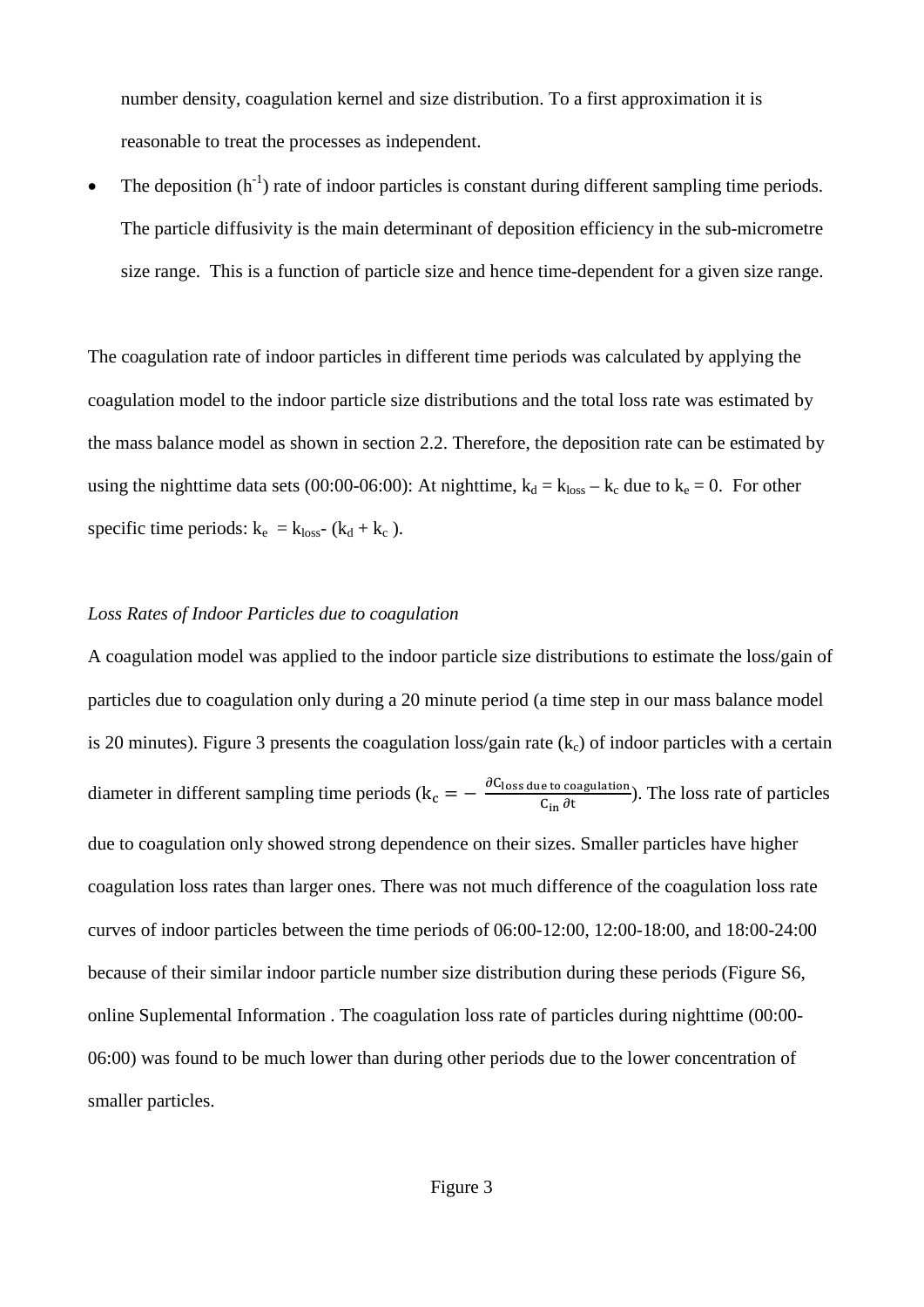The loss/gain of particle concentration for a particle with a specific size is shown in Figure S7 (online Supplemental Information) . Because the particle size distributions of indoor particles are more stable than particle number concentration, the loss or gain of indoor particles with a certain diameter depends primarily on their concentration. It was also found that the influence of coagulation on the loss or gain of particles increases when the total number concentration increases. For example, particles of 22.1 nm may lose a maximum of 4.3% of their concentrations due to coagulation if the total number concentration is lower than  $5000$  particles/cm<sup>3</sup>. When total particle number increases to 15,000 particles/cm<sup>3</sup>, more than 15% of those particles could be lost by coagulation.

#### *Deposition Loss Rates of Indoor Particles*

The deposition rate  $(k_d)$  was estimated based on the application of the mass balance model to nighttime data sets (00:00-06:00):  $k_d = k_{loss}$  at nighttime –  $k_c$  at nighttime.

The estimated particle deposition rates are shown in Figure S8 (online Supplemental Information) . They ranged from 0.3 to 1.97  $h^{-1}$ , closely depending upon particle size. For submicron particles, a smaller particle has a higher deposition rate. The deposition rate of a particle with a diameter of 30 nm is three times higher than that of a particle with a diameter of 100 nm. This finding is consistent with previous studies (Hussein et al., 2006; Long et al., 2001; Chao et al., 2003). In addition, we compare this deposition rate calculated by a mass balance model with those calculated by theoretical models developed by Lai and Nazaroff (2000). For particles with a diameter smaller than 150 nm, our estimated deposition rate fits very well with the result from models with an assumption of friction velocity  $(u^*)$  ranging from 35 to 40 cm s<sup>-1</sup>. For larger particles, the deposition rate was found to be much higher than the Lai and Nazaroff (2000) deposition rate curve. This may be due to their assumption of a perfectly smooth surface, which has a marked effect on the deposition of accumulation mode particles (Lai and Nazaroff, 2000). Zhao and Wu (2007) found that the wall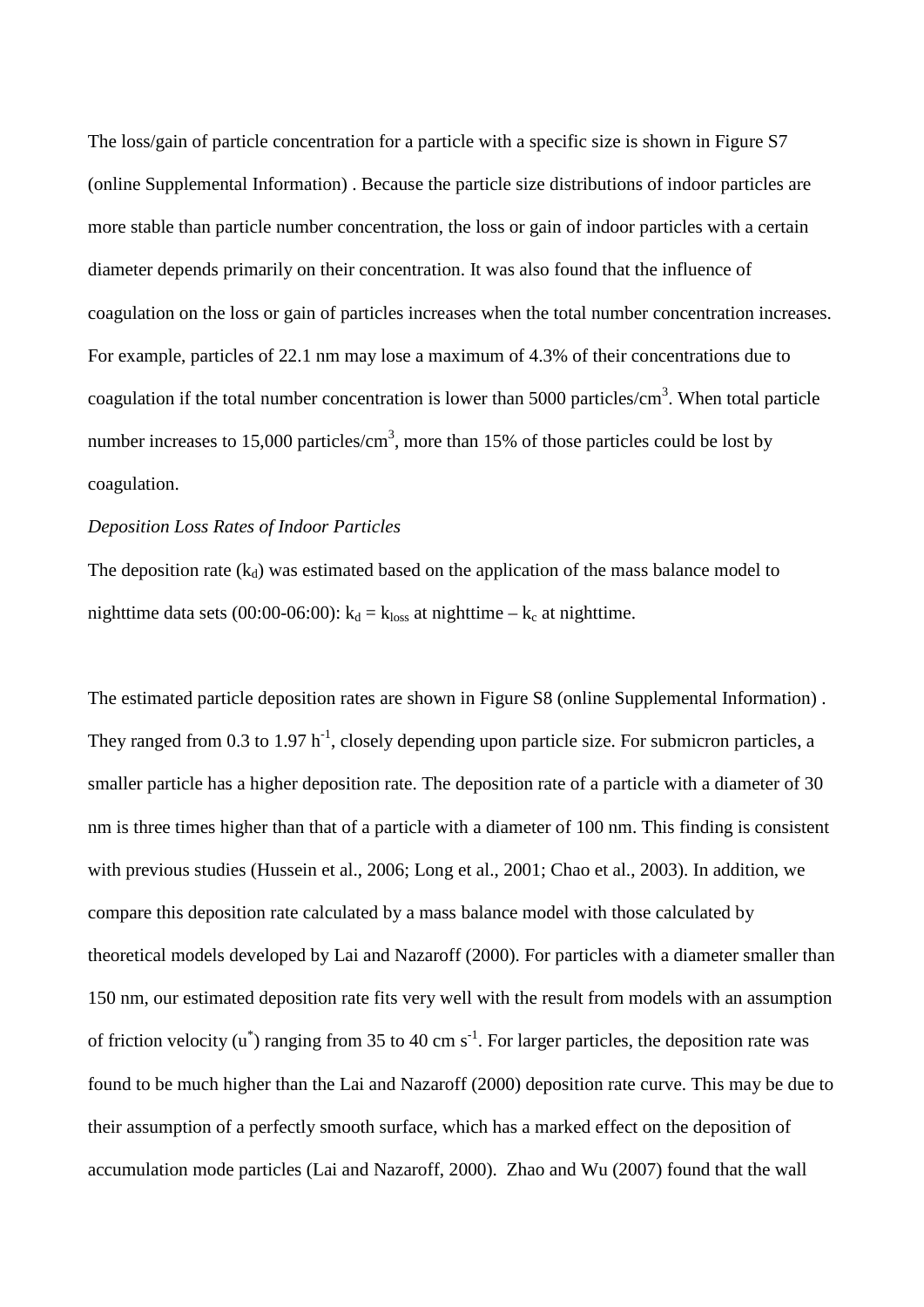roughness has significant effects on the particle deposition by enhancing the particle concentration gradient near the wall.

#### *Evaporation Loss Rates of Indoor Particles*

As discussed above, we assumed the contribution of evaporation processes to the total loss of indoor particles during the nighttime (00:00-06:00) was insignificant. For a specific sampling time period (06:00-12:00; 12:00-18:00 & 18:00-24:00):  $k_e = k_{loss}$  ( $k_d + k_c$ ).

Values of  $k_{loss}$ ,  $k_d$  and for  $k_c$  particles with a certain diameter in different sampling time periods were estimated above, and therefore  $k_e$  was estimated and is shown in Figure 4. This shows a significant loss of particles in the sub-100 nm size range by evaporation. The modes in the curves in Figure 4 are at 29 nm, which is very typical of fresh traffic exhaust (Charron and Harrison, 2003). Research in the atmosphere has shown a loss of such particles by evaporation as air is advected into an urban park (Harrison et al., 2016).

#### Figure 4

#### **Uncertainty calculation**

The uncertainty in the penetration factor was estimated from the measurements of upstream and downstream particle number size distributions in the pumped air inlet system. Due to the larger effects of diffusion, small particles in the nucleation range show larger uncertainty. It was found that the relative standard error of penetration factor for particles smaller than 20 nm can up to 18.1%, while that for particles with diameter larger than 52.3 nm is less than 5%. The uncertainty in the air exchange rate was estimated to be lower than 3% due to the well-controlled fan velocity. As can be seen from equation (3), the uncertainty in the total loss rate derives from the errors in the penetration factor, the particle number concentration and the air exchange rate. Unfortunately, there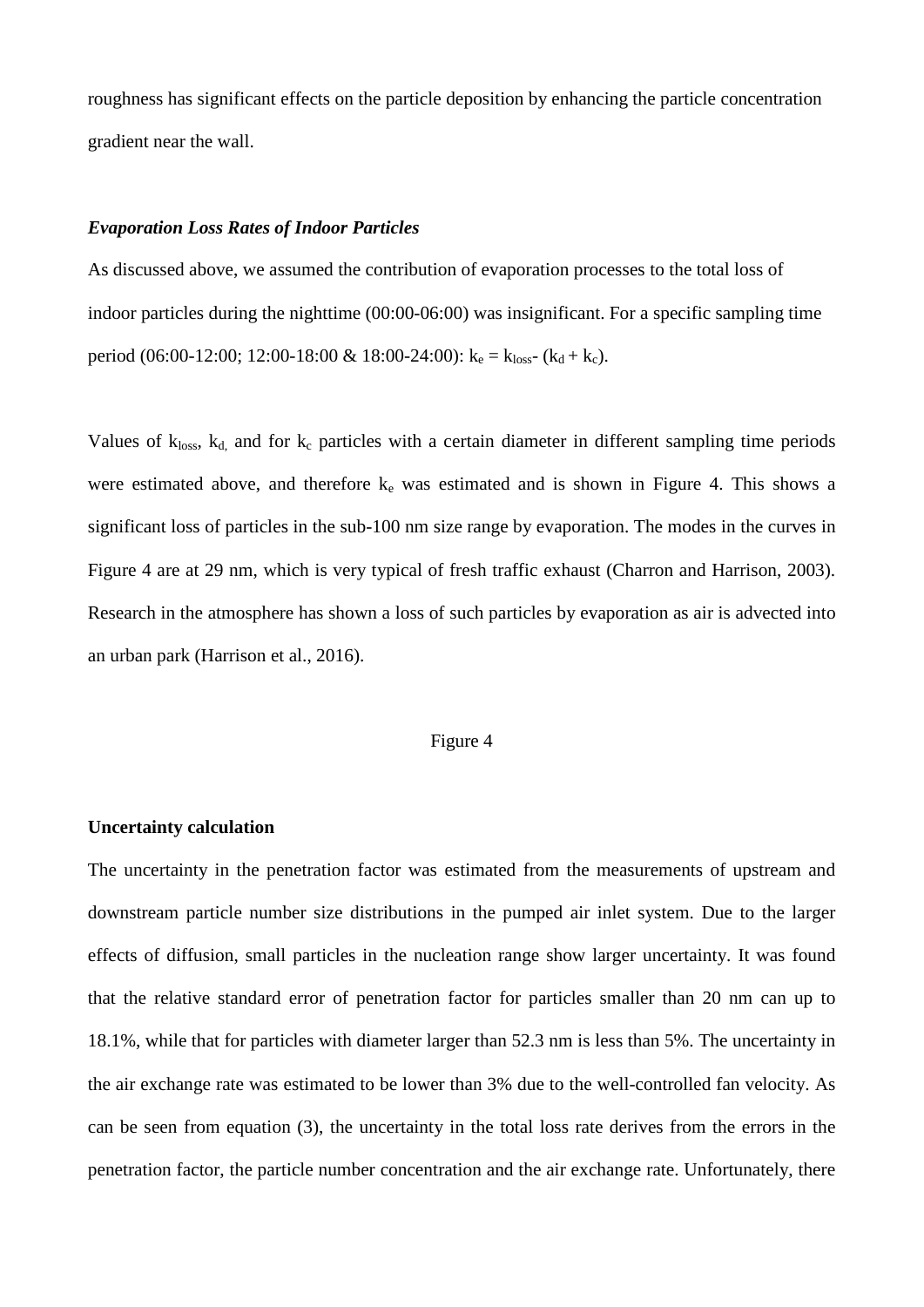was no comprehensive evaluation of the uncertainty in the particle number concentration measured by the FMPS, and therefore the relative standard error of  $k<sub>loss</sub>$  was estimated based on the relative standard error of the penetration factor and the air exchange rate. The uncertainty in the coagulation loss rate derives from the error in the particle number size distribution and the coagulation rate coefficient. In our study, the loss rate due to coagulation is averaged over four time periods (00:00- 06:00; 06:00-12:00; 12:00-18:00; 18:00-24:00), and therefore the variation in particle number size distribution within each time period will contribute to the uncertainty in the estimate of  $k_c$ . The coagulation rate coefficient is affected by Brownian motion, Van der Waals and viscous forces, gravitational collection, turbulent inertial motion and shear, and the fractal geometry of particles which causes difficulty in estimation of uncertainty in the coagulation models. Therefore in this study we have only calculated the uncertainty in the estimate of coagulation loss rate caused by the variation of particle number size distribution in each time period. Uncertainty in the deposition rate was propagated from uncertainties of total loss rate and coagulation loss rate at nighttime. The uncertainty in  $k_{loss}$ ,  $k_d$  and  $k_c$  were propagated to  $k_e$  which causes large overall uncertainty in  $k_e$ . The relative standard error of  $k_e$  for particles at a diameter of 14.3 nm was up to 26%. Details of uncertainty calculation are included in the Supplementary Information.

# *Discussion on Contribution (%) of deposition, coagulation and evaporation processes to the total loss rate of indoor particles in different time periods*

The contribution (%) of each process to total loss of indoor particles was calculated as the following equation: Contribution of each process=  $k_{each process}/k_{total loss rate} * 100$ . The result is shown in Figure S9 (online Supplemental Information). The contribution of each process varies substantially according to particle diameter. The highest contribution of evaporation to total loss was found for particles in the size range between 29 nm and 60 nm. The contribution of each process also depends on the time of day. A larger contribution of evaporation and coagulation was found during daytime. The contributions of deposition, coagulation and evaporation to the total loss of indoor ultrafine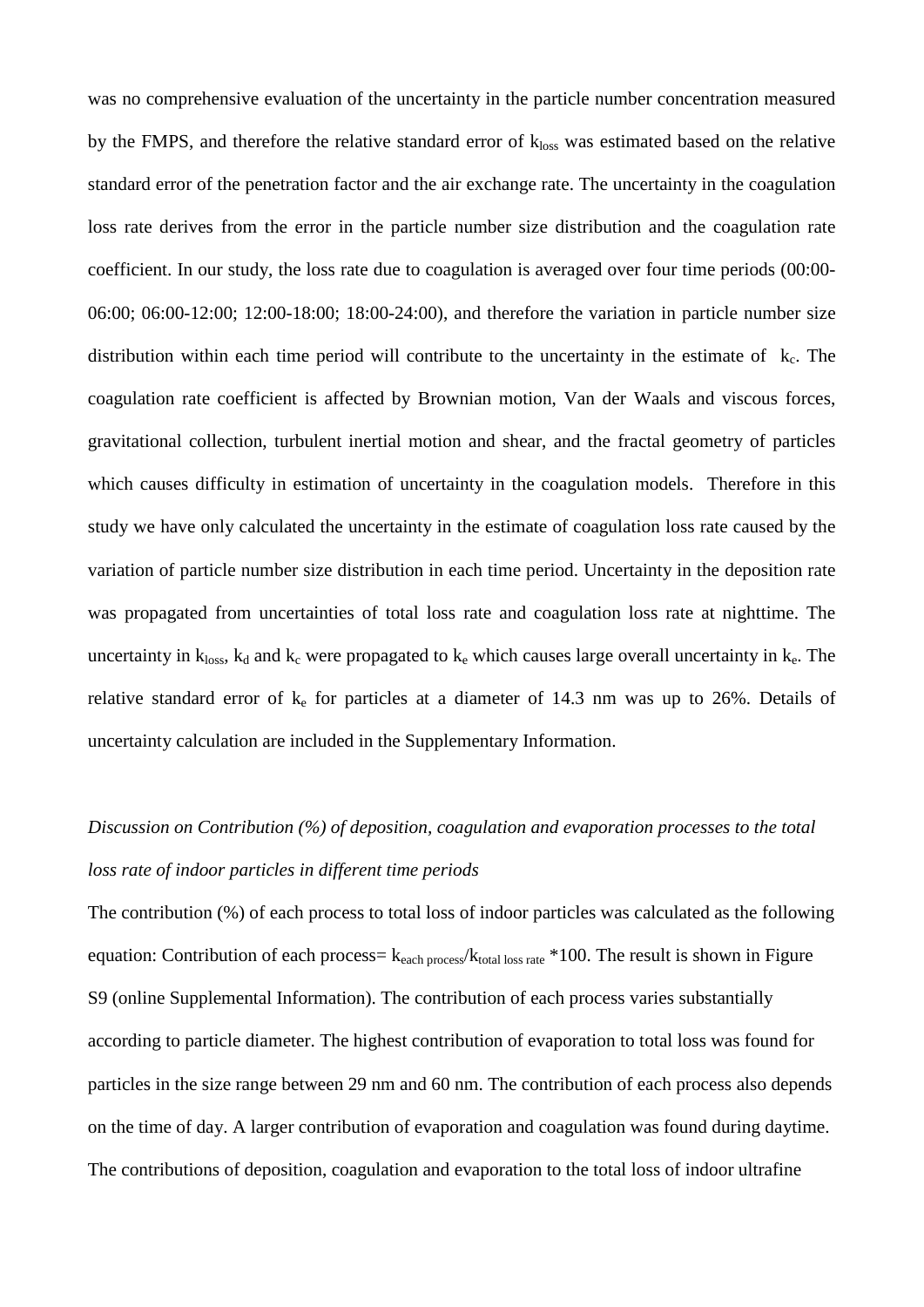particles (16.5nm< Dp<100 nm) were 48.7, 12.7 and 37.5 % respectively during the daytime, while the corresponding values during the 18:00-24:00 period were 62.2, 15.3 and 22.5 %, respectively. From midnight to 06:00, the contribution of evaporation was assumed to be zero.

The chemical components of diesel-exhaust nanoparticles are predominantly semi-volatile hydrocarbons (Alam et al., 2016). Such compounds tend to adsorb strongly to indoor surfaces, causing evaporation of the parent particles (Van Loy et al., 2001; Weschler and Nazaroff, 2008), as seen in this environment.

### **3.4 Investigation of the Processes affecting Outdoor Particles in Indoor Environments using a Receptor Model (PMF)**

PMF was applied to both indoor and indoor size distributions simultaneously and a PMF solution of four main factors was selected. The profiles of the four factors including traffic accumulation mode, traffic fresh nucleation mode, traffic aged nucleation mode and urban accumulation mode are shown in Figure 5.

#### Figure 5

The first factor shows the main outdoor particle number size distribution in the size range between 52 nm and 93 nm, with the mode around 70 nm. The diurnal pattern of this factor shows a very high peak corresponding to morning and evening traffic rush hours. This factor has been attributed to the traffic solid particle (soot) mode (Ristovski et al., 2006; Ogulei et al., 2007; Harrison et al., 2011). This traffic accumulation mode which mostly consists of black carbon and organic compounds shows similar outdoor and indoor particle number size distributions.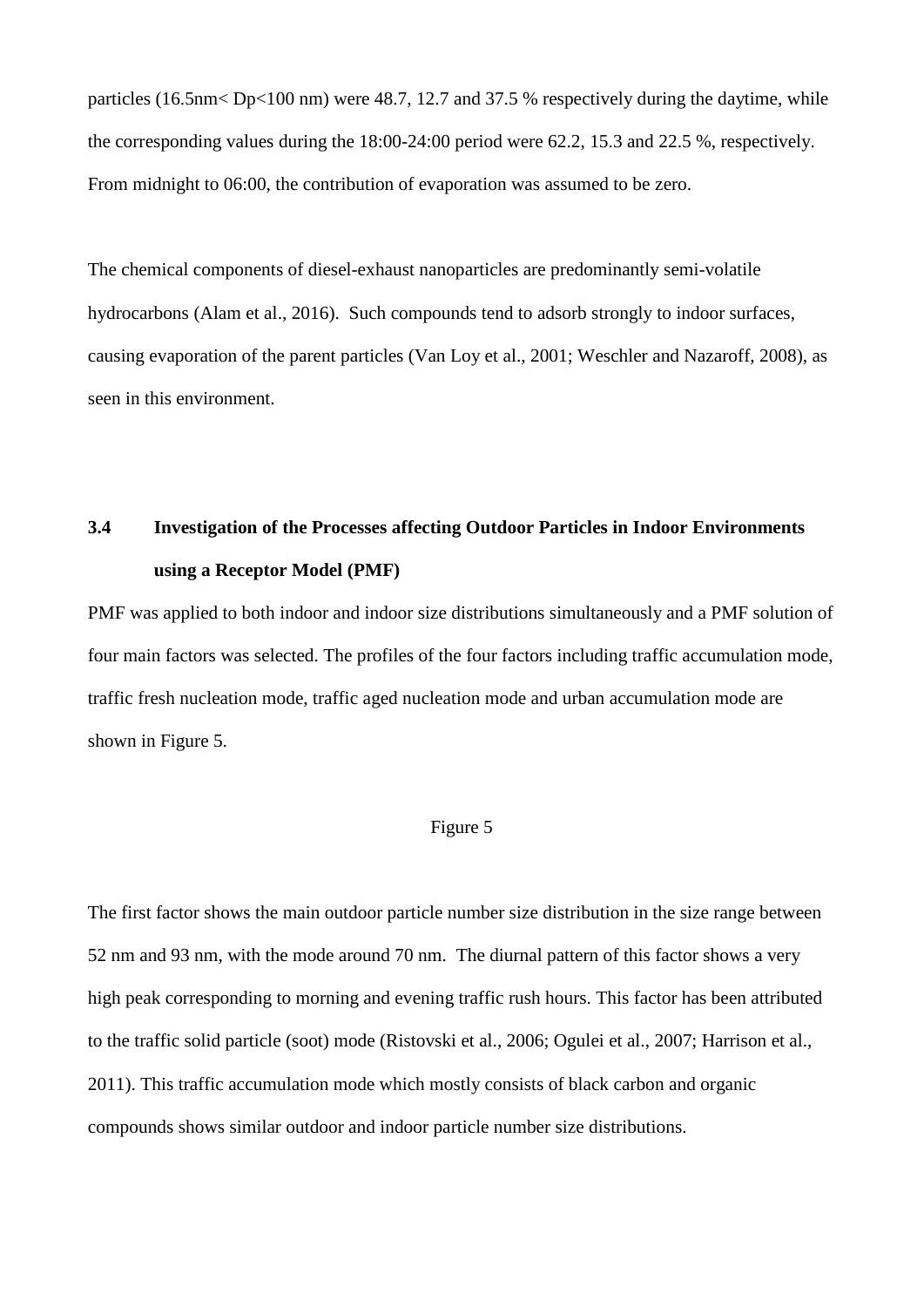The outdoor PNSD of the second factor is dominated by the accumulation mode with the modal diameter of 107 nm. The diurnal pattern shows its contribution to increase at midnight and midday, with a lesser contribution in the early morning and afternoon. This factor could be associated with the urban background accumulation mode which may consist of the aged solid particle mode from traffic emissions during daytime and other domestic combustion such as biomass burning as well as secondary constituents during nighttime (Vu et al., 2016; Janhäll et al., 2010). The indoor concentration of the urban background accumulation mode particles was lower than outdoors for both number and volume metrics. This decrease could be partly explained by the dissociation behaviour of secondary aerosols, particularly  $NH<sub>4</sub>NO<sub>3</sub>$  leading to high loss rates of these particles indoors (Talbot et al., 2016). Zauli Sajani et al. (2015) reported that indoor levels of ammonium and nitrates in  $PM<sub>2.5</sub>$  were much lower than outdoors in the same experimental set-up.

The two last factors show major modes at diameters of 19 nm and 34 nm, respectively. They both show a larger contribution during daytime with the highest contribution around 7:00-9:00 AM. This suggests that these factors are associated with traffic fresh and aged nucleation modes (Ogulei et al., 2007; Gu et al., 2011). As shown in Figure 5, traffic nucleation modes which mainly contain volatile compounds show a huge decrease in the particle number concentrations when they enter into the house.

In summary, particles of each type have a different behaviour when they are transported from outdoors to the indoor environment. Traffic-generated soot particles have a longer lifetime indoors due to their chemical stability and typical diameter in the accumulation mode. Urban accumulation mode particles, which probably contain more secondary constituents, present higher loss rates than traffic accumulation mode particles. This also shows clearly how the nucleation mode particles are subject to substantial losses within the indoor environment, as a result of their higher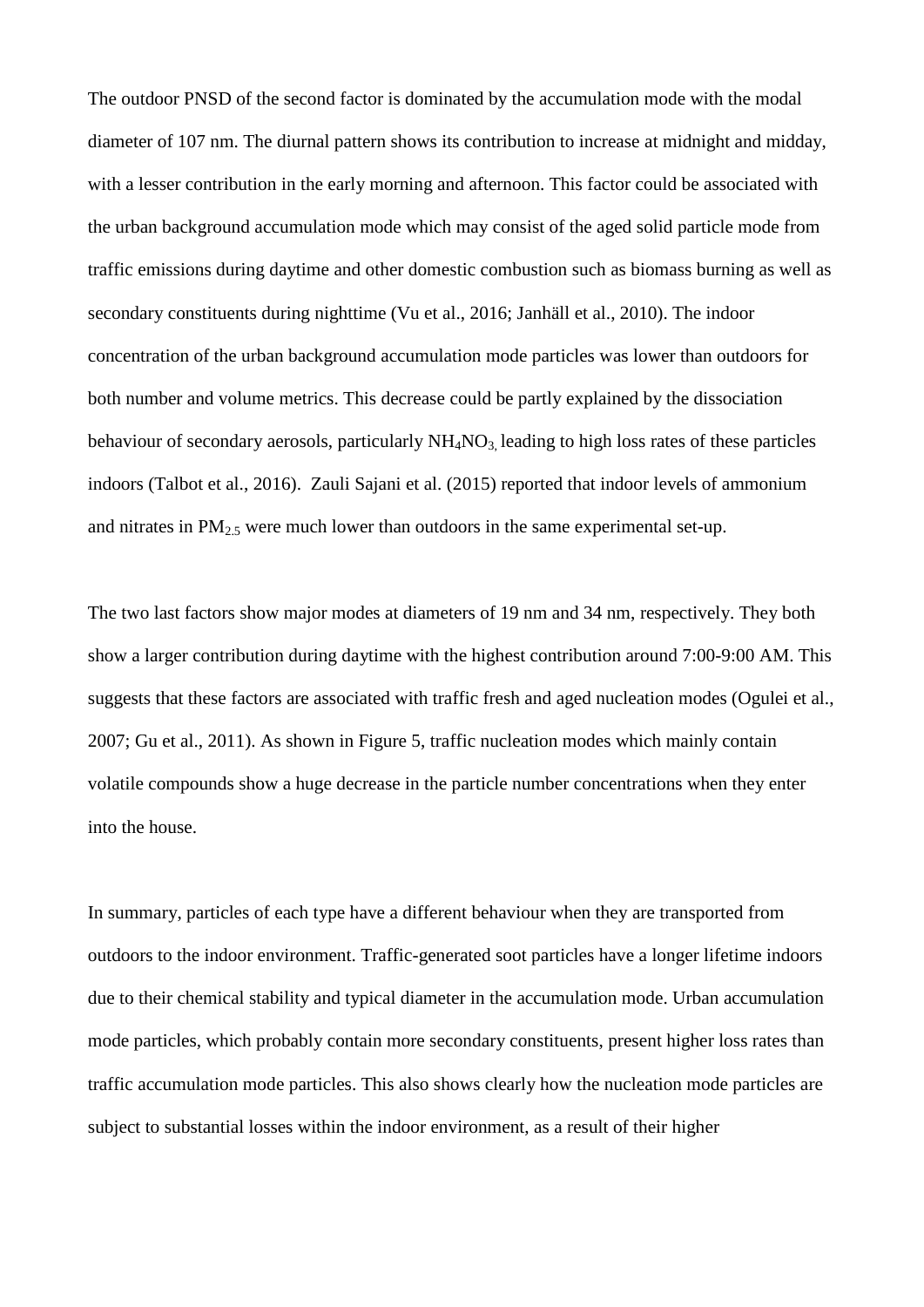concentrations, and hence coagulation rates, diffusivity and hence depositional efficiency, and tendency for evaporation.

#### **ACKNOWLEDGEMNTS**

This research is supported by the European Union through the FP7-MC-ITN 315760,

HEXACOMM.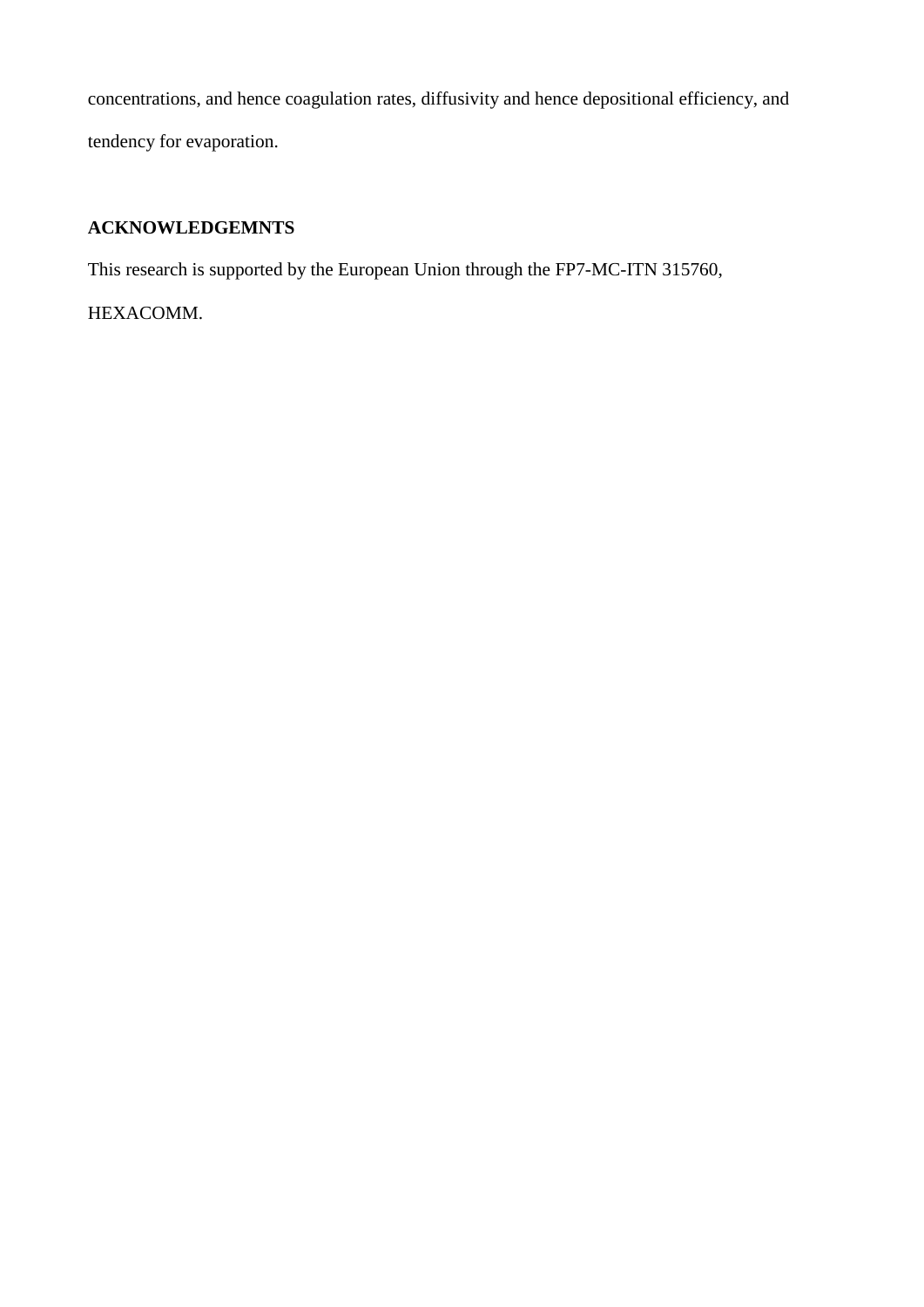#### **REFERENCES**

Alam, M. K. (1987). The effect of van der Waals and viscous forces on aerosol coagulation. Aerosol Sci. Technol. 6:41-52.

Alam, M. S., Zeraati-Rezaei, S., Stark, C. P., Liang, Z., Xu, H., Harrison, R. M. (2016). The characterisation of diesel exhaust particles–composition, size distribution and partitioning. Faraday Discuss. 189:69-84

Carslaw, D. C., Ropkins, K. (2012). Openair—an R package for air quality data analysis. Environ. Modell. Softw. 27:52-61.

Chao, C. Y., Wan, M., Cheng, E. C. (2003). Penetration coefficient and deposition rate as a function of particle size in non-smoking naturally ventilated residences. Atmos. Environ. 37:4233- 4241.

Charron, A., Harrison, R. M. (2003). Primary particle formation from vehicle emissions during exhaust dilution in the roadside atmosphere. Atmos. Environ. 37:4109-4119.

Chen, C., Zhao, B. (2011). Review of relationship between indoor and outdoor particles: I/O ratio, infiltration factor and penetration factor. Atmos. Environ. 45:275-288.

Chen, C., Zhao, B., Weschler, C. J. (2012). Indoor exposure to "outdoor PM10": assessing its influence on the relationship between PM10 and short-term mortality in US cities. Epidemiol. 23: 870-878.

Chen, R., Zhou, B., Kan, H., Zhao, B. (2013). Associations of particulate air pollution and daily mortality in 16 Chinese cities: an improved effect estimate after accounting for the indoor exposure to particles of outdoor origin. Environ. Pollut. 182:278-282.

Dall'Osto, M., Thorpe, A., Beddows, D.C.S, Harrison, R.M, Barlow, J.F., Dunbar, T., Williams, P., Coe, H. (2011). Remarkable dynamics of nanoparticles in the urban atmosphere. Atmos. Chem. Phys., 11:6623-6637.

de Kok, T. M., Driece, H. A., Hogervorst, J. G., Briedé, J. J. (2006). Toxicological assessment of ambient and traffic-related particulate matter: a review of recent studies. Mutat. Res. 613:103-122.

Gent, J. F., Koutrakis, P., Belanger, K., Triche, E., Holford, T. R., Bracken, M. B., Leaderer, B. P. (2009). Symptoms and medication use in children with asthma and traffic-related sources of fine particle pollution. Environ. Health Perspect. 117:1168.

Gu, J., Pitz, M., Schnelle-Kreis, J., Diemer, J., Reller, A., Zimmermann, R., Soentgen, J., Stoelzel, M., Wichmann, H. E., Peters, A., Cyrys, J. (2011). Source apportionment of ambient particles: Comparison of positive matrix factorization analysis applied to particle size distribution and chemical composition data. Atmos.Environ. 45:1849-1857.

Harrison, R. M., Delgado-Saborit, J. M., Baker, S. J., Aquilina, N., Meddings, C., Harrad, S., Matthews, I., Vardoulakis, S., Anderson, H. Measurement and modeling of exposure to selected air toxics for health effects studies and verification by biomarkers. Research Report, Health Effects Institute 2009, 143:3-96, discussion 97-100.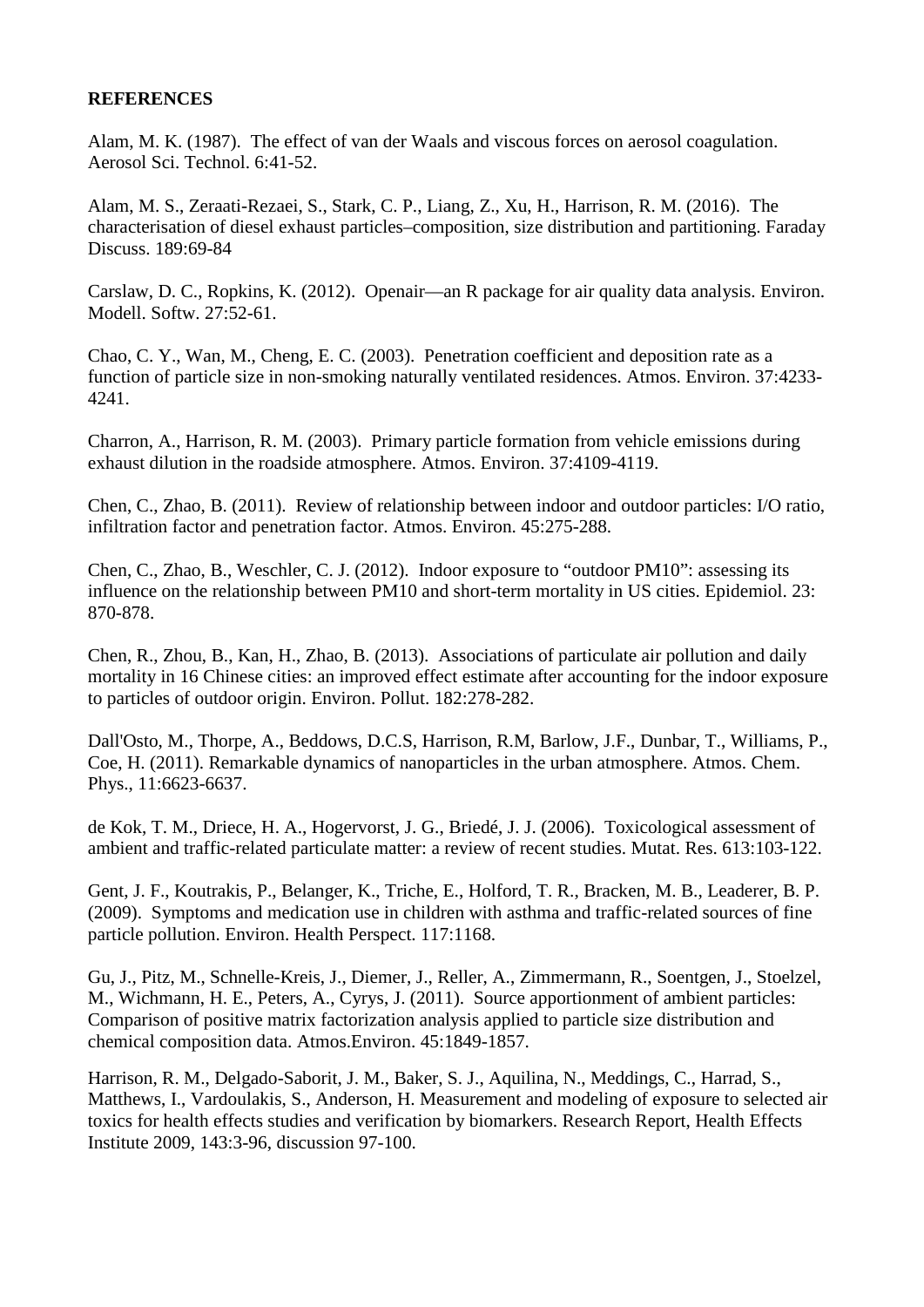Harrison, R. M., Beddows, D. C., Dall'Osto, M. (2011)PMF analysis of wide-range particle size spectra collected on a major highway. Environ. Sci. Technol. 45:5522-5528. Harrison, R. M., Jones, A. M., Beddows, D. C., Dall'Osto, M., Nikolova, I. (2016). Evaporation of traffic-generated nanoparticles during advection from source. Atmos. Environ. 125:1-7.

Hussein, T., Hämeri, K., Heikkinen, M. S., Kulmala, M. (2005). Indoor and outdoor particle size characterization at a family house in Espoo–Finland. Atmos. Environ. 39:3697-3709.

Hussein, T., Glytsos, T., Ondráček, J., Dohányosová, P., Ždímal, V., Hämeri, K., Lazaridis, M., Smolík, J., Kulmala, M. (2006). Particle size characterization and emission rates during indoor activities in a house. Atmos. Environ., 40:4285-4307.

Jacobson, M. Z. (1994). Developing, Coupling, and Applying a Gas, Aerosol, Transport, and Radiation Model to Study Urban and Regional Air Pollution. PhD Thesis, University of California, Los Angeles.

Jacobson, M. Z., Seinfeld, J. H. (2004). Evolution of nanoparticle size and mixing state near the point of emission. Atmos. Environ. 38:1839-1850.

Jacobson, M.Z., Kittelson, D.B. and Watts, W.F. (2005). Enhanced coagulation due to evaporation and its effect on nanoparticle evolution. Environ. Sci. Technol. 39: 9486-9492.

Janhäll, S., Andreae, M. O., Pöschl, U. (2010). Biomass burning aerosol emissions from vegetation fires: particle number and mass emission factors and size distributions. Atmos. Chem. Phys. 10: 1427-1439.

Jeong, C.-H., Evans, G. J. (2009). Inter-comparison of a fast mobility particle sizer and a scanning mobility particle sizer incorporating an ultrafine water-based condensation particle counter. Aerosol Sci. Technol. 43:364-373.

Kaminski, H., Kuhlbusch, T. A., Rath, S., Götz, U., Sprenger, M., Wels, D., Polloczek, J., Bachmann, V., Dziurowitz, N., Kiesling, H.-J. (2013). Comparability of mobility particle sizers and diffusion chargers. J. Aerosol Sci. 57:156-178.

Kittelson, D. B. (1998). Engines and nanoparticles: a review. J.Aerosol Sci. 29:575-588.

Kuhn, T., Krudysz, M., Zhu, Y., Fine, P. M., Hinds, W. C., Froines, J., Sioutas, C. (2005). Volatility of indoor and outdoor ultrafine particulate matter near a freeway. J.Aerosol Sci. 36:291- 302.

Lai, A. C., Nazaroff, W. W. (2000). Modeling indoor particle deposition from turbulent flow onto smooth surfaces. J. Aerosol Sci. 31:463-476.

Lepeule, J., Litonjua, A. A., Coull, B., Koutrakis, P., Sparrow, D., Vokonas, P. S., Schwartz, J. (2014). Long-term effects of traffic particles on lung function decline in the elderly. Am. J. Respir. and Crit. Care Med. 190:542-548.

Long, C. M., Suh, H. H., Catalano, P. J., Koutrakis, P. (2001). Using Time- and Size-Resolved Particulate Data To Quantify Indoor Penetration and Deposition Behavior. Environ. Sci. Technol. 35:2089-2099.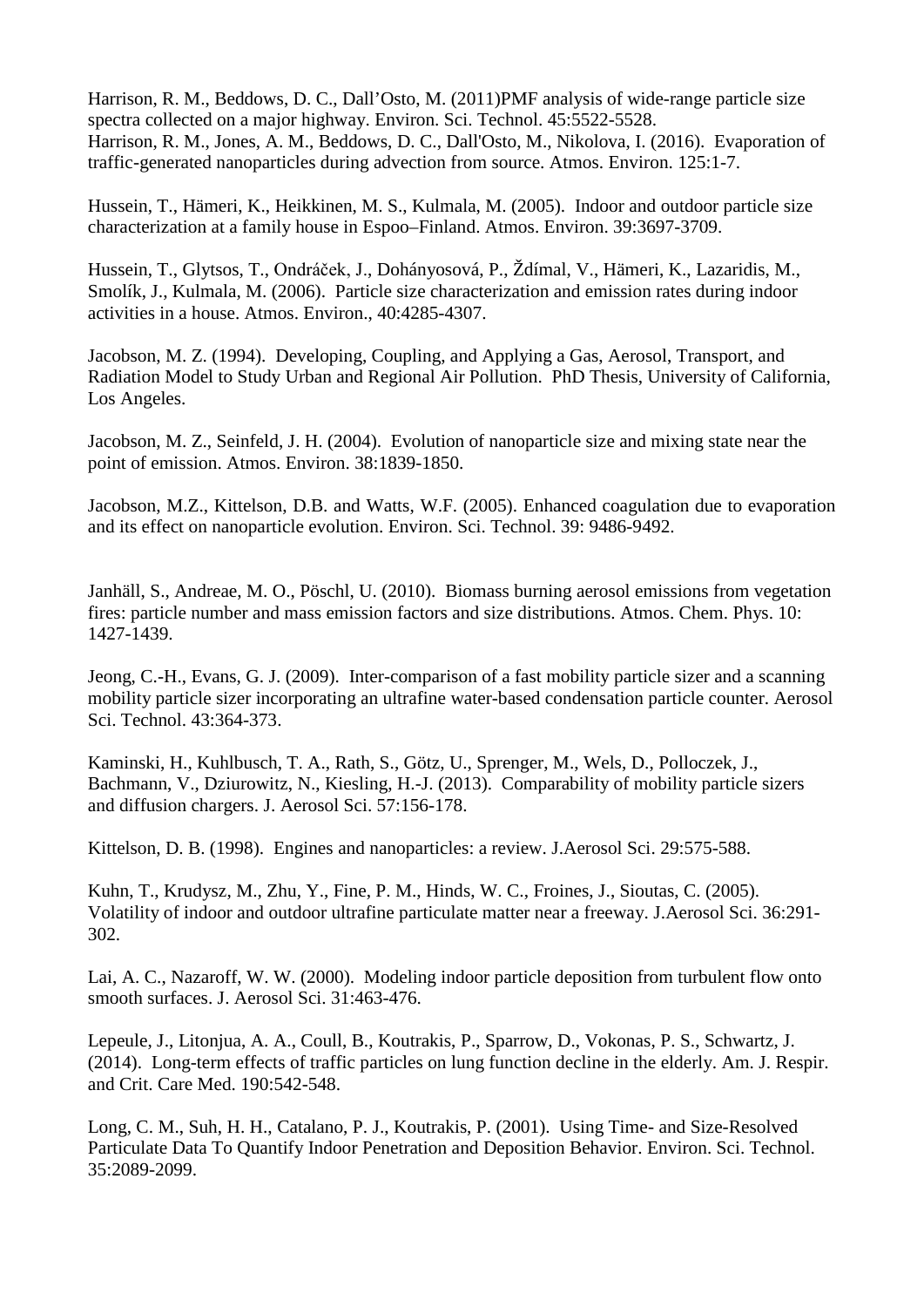Müller, H. (1928). Zur allgemeinen Theorie ser raschen Koagulation. Fortschrittsberichte über Kolloide und Polymere 27:223-250.

Ogulei, D., Hopke, P. K., Chalupa, D. C., Utell, M. J. (2007). Modeling source contributions to submicron particle number concentrations measured in Rochester, New York. Aerosol Sci. Technol. 41:179-201.

Ranft, U., Schikowski, T., Sugiri, D., Krutmann, J., Krämer, U. (2009). Long-term exposure to traffic-related particulate matter impairs cognitive function in the elderly. Environ. Res. 109:1004- 1011.

Rim, D., Green, M., Wallace, L., Persily, A., & Choi, J. I. (2012). Evolution of ultrafine particle size distributions following indoor episodic releases: relative importance of coagulation, deposition and ventilation. Aerosol Sci. Technol. 46: 494-503.

Ristovski, Z., Jayaratne, E., Lim, M., Ayoko, G. A., Morawska, L. (2006). Influence of diesel fuel sulfur on nanoparticle emissions from city buses. Environ. Sci. Technol. 40:1314-1320.

Salam, M. T., Islam, T., Gilliland, F. D. (2008). Recent evidence for adverse effects of residential proximity to traffic sources on asthma. Curr. Opin. Pulm. Med. 14:3-8.

Seinfeld, J. H., Pandis, S. N. (2012). Atmospheric chemistry and physics: from air pollution to climate change. John Wiley & Sons, Inc., Hoboken, New Jersey, USA.

Sceats, M. G. (1989). Brownian coagulation in aerosols—the role of long range forces. J. Colloid Interf. Sci. 129:105-112.

Shi, J. P., Harrison, R. M. (1999). Investigation of Ultrafine Particle Formation during Diesel Exhaust Dilution. Environ. Sci. Technol. 33:3730-3736.

Suh, H. H., Zanobetti, A. (2010). Exposure Error Masks The Relationship Between Traffic-Related Air Pollution and Heart Rate Variability (HRV). J. Occup. Environ. Med. 52:685.

Talbot, N., Kubelova, L., Makes, O., Cusack, M., Ondracek, J., Vodička, P., Schwarz, J., Zdimal, V. (2016). Outdoor and indoor aerosol size, number, mass and compositional dynamics at an urban background site during warm season. Atmos. Environ. 131:171-184.

Van Loy, M. D., Riley, W. J., Daisey, J. M., Nazaroff, W. W. (2001). Dynamic behavior of semivolatile organic compounds in indoor air. 2. Nicotine and phenanthrene with carpet and wallboard. Environ. Sci.Technol. 35:560-567.

Vu, T. V., Delgado-Saborit, J. M., Harrison, R. M. (2015). Review: Particle number size distributions from seven major sources and implications for source apportionment studies. Atmos. Environ. 122:114-132.

Vu, T. V., Beddows, D. C., Delgado-Saborit, J. M., Harrison, R. M. (2016). Source Apportionment of the Lung Dose of Ambient Submicrometre Particulate Matter. AAQR 16:1548-1557.

Von Klot, S., Cyrys, J., Hoek, G., Kühnel, B., Pitz, M., Kuhn, U., Kuch, B., Meisinger, C., Hörmann, A., Wichmann, H.-E. (2011). Estimated personal soot exposure is associated with acute myocardial infarction onset in a case-crossover study. Prog. Cardiovas. Discuss. 53:361-368.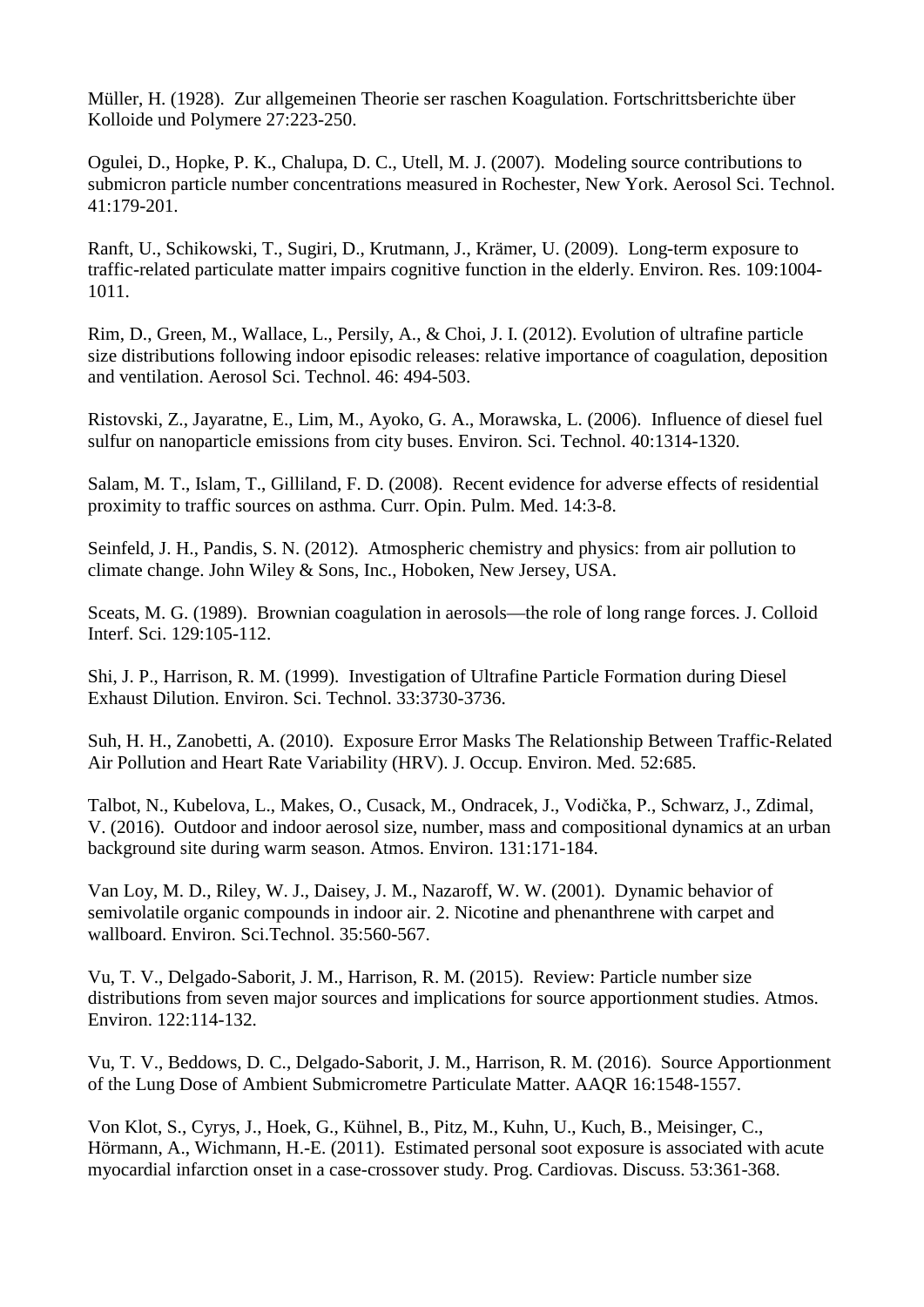Weschler, C. J., Nazaroff, W. W. (2008). Semivolatile organic compounds in indoor environments. Atmos. Environ. 42:9018-9040.

Zauli Sajani, S., Ricciardelli, I., Trentini, A., Bacco, D., Maccone, C., Castellazzi, S., Lauriola, P., Poluzzi, V., Harrison, R. M. (2015). Spatial and indoor/outdoor gradients in urban concentrations of ultrafine particles and PM 2.5 mass and chemical components. Atmos. Environ. 103, 307-320.

Zhang, K.M., Wexler, A.S., Zhu, Y.F., Hinds, W.C. and Sioutas, C, (2004). Evolution of particle number distribution near roadways. Part II: the 'Road-to-Ambient'process. Atmos. Environ. 38: 6655-6665.

Zhao B, Wu J (2007). Particle deposition in indoor environments: analysis of influencing factors. J. Hazardous Materials, 137: 439-448.

Zhu, Y., Hinds, W. C., Krudysz, M., Kuhn, T., Froines, J., Sioutas, C. (2005). Penetration of freeway ultrafine particles into indoor environments. J. Aerosol Sci. 36:303-322.